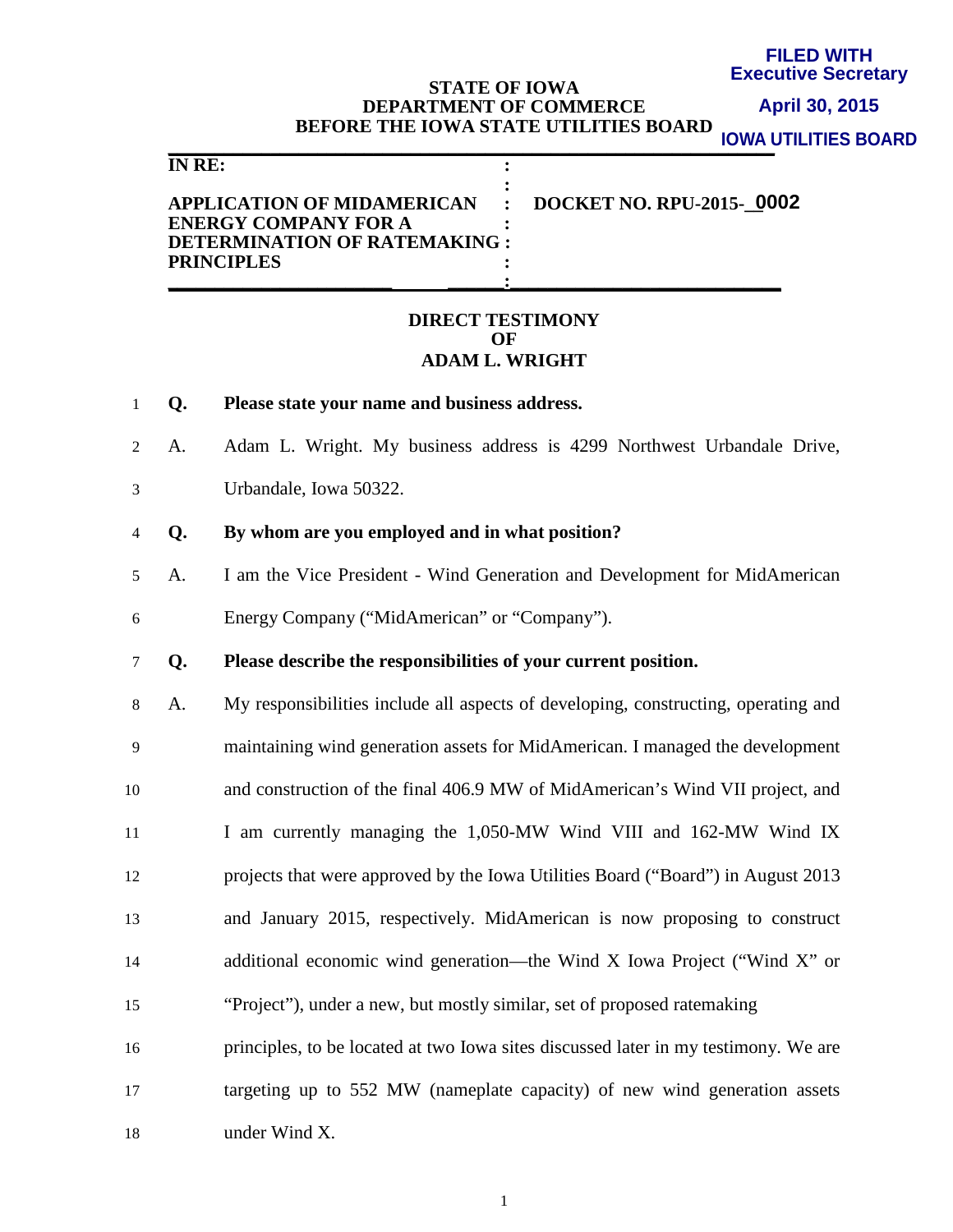### **Q**. **Please describe your educational background and business experience.**

2 A. I received a Bachelor of Science degree in Civil Engineering from the University 3 of Nebraska-Omaha in December of 2002. In 2003, I joined Northern Natural Gas 4 Company ("Northern"), a subsidiary of Berkshire Hathaway Energy Company, 5 and held various positions within the company in the areas of pipeline safety, 6 compliance, project development and management and marketing. My last role at 7 Northern Natural Gas was Vice President, Marketing, which I held from 2010 8 through 2011. In 2012, I transferred to MidAmerican where I was named Vice 9 President –Wind Generation and Development, which is the position I currently hold.

## **PURPOSE OF TESTIMONY**

### **Q. What is the purpose of your testimony?**

- A. The purpose of my testimony is to address the following:
- Address project timing considerations MidAmerican must contend with, including those relating to obtaining Production Tax Credit ("PTC") benefits for the Project.
- Explain how wind generation serves as a considerable economic development asset for Iowa by helping to attract new businesses to our state and encouraging existing businesses to expand.
- Review MidAmerican's experience with constructing and operating wind generation to demonstrate MidAmerican's ability to successfully construct and operate the Project.
- 22 Address the following with respect to Wind X: ownership, site description, general description, raw materials used and wastes created, financial and contractual commitments, general contractor, operator, mitigation of construction and operating risks, economic impact, and efficiency and control technologies.
- Provide information supporting proposed ratemaking principles governing (i) cost cap, (ii) size cap and (iii) the depreciation life of Wind X.
- Explain why MidAmerican believes no siting certificate is required for Wind X.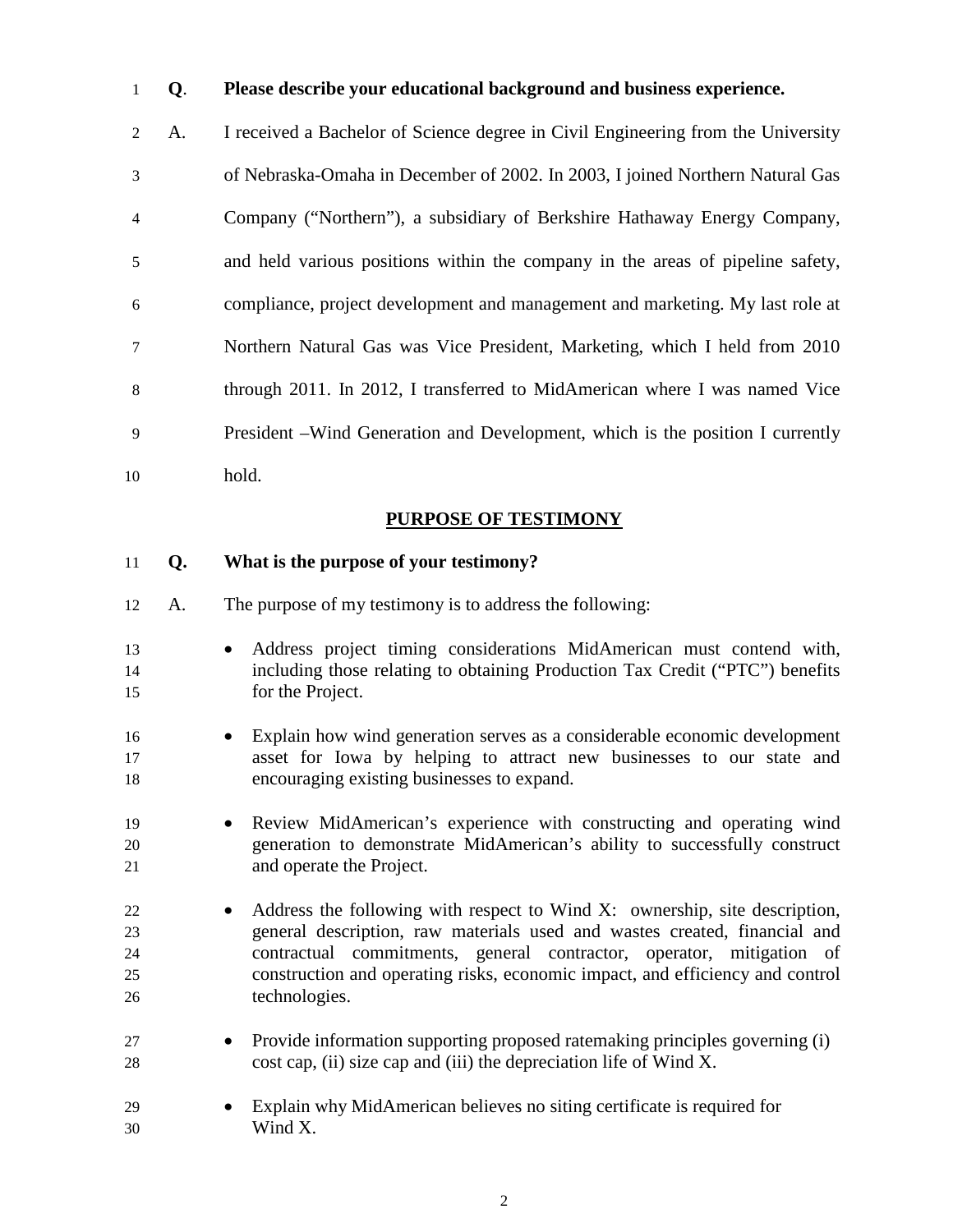$\overline{a}$ 

#### 1 **Q. Please summarize the key points of your testimony.**

2 A. Wind generation is great for our customers and in order to bring this renewable 3 resource to fruition MidAmerican must again act swiftly in order to capture the 4 on-again, off-again PTC. This Project, with its ability to be PTC-qualified, 5 presents another unique opportunity to add wind generation capacity and deliver 6 the associated benefits discussed in this Application at no net cost to customers.

7 Because MidAmerican is committed to delivering sustainable energy 8 solutions to our customers, MidAmerican put itself in position in December 2014 9 (after the PTC was extended to facilities that begin construction in 2014) to have one or more wind projects qualify for PTCs. This was made possible as a result of MidAmerican purchasing certain turbine equipment that could be deployed at a wind site and brought on line by the end of 2016. However, in order to do so, significant financial commitments must be made beginning in the first part of 4 September 2015. A Board decision before September 9,  $2015<sup>1</sup>$  will allow MidAmerican to move forward with those financial commitments without imposing significant risk to our customers and the Company.

17 MidAmerican has been working in earnest since purchasing the turbine equipment mentioned above to identify development sites and assess the site characteristics, costs, risks and benefits to customers. MidAmerican believes it is important to complete this detailed assessment and establish a general understanding around the key contractual terms related to asset acquisition and equipment procurement prior to filing for advance ratemaking principles. Filing

<span id="page-2-0"></span> $1$  MidAmerican respectfully requests that the Board act on this Application by August 15, 2015, to allow MidAmerican time to assess the Board's order, assess any impacts from the Order, and make a final "go-no go" decision prior to the key contractual decision dates discussed later in my testimony. An Order by September 9, 2015, is the latest an Order could be received to allow MidAmerican to make the appropriate notices under those contracts.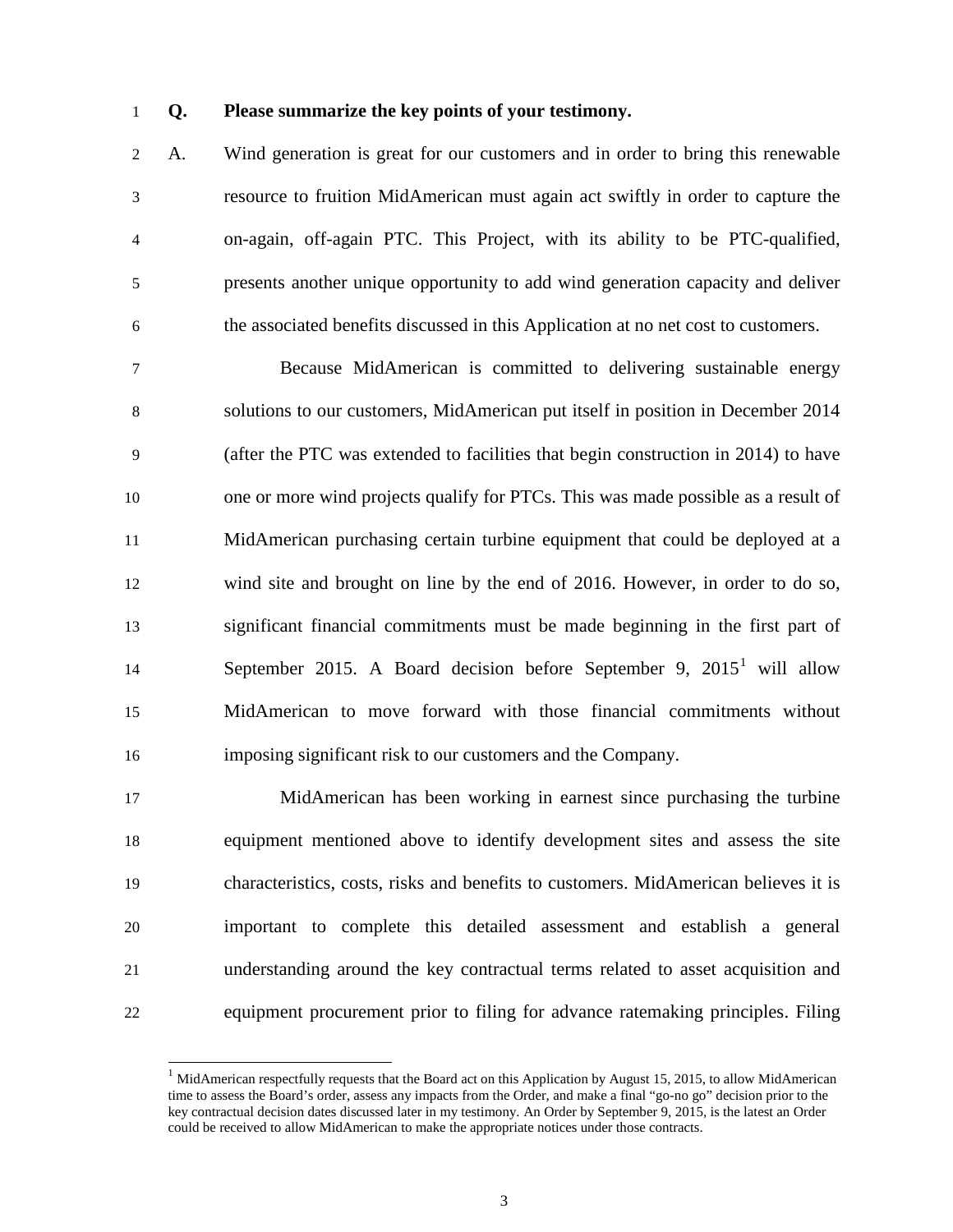1 before the costs and benefits are better understood likely would result in data 2 becoming inaccurate or irrelevant during the course of the ratemaking proceeding.

3 We now are in a position to file for advance ratemaking principles and are 4 confident we can deliver the Project and the associated benefits based on the facts 5 contained in this Application and MidAmerican's extensive track record of 6 building and operating wind projects in Iowa.

#### **PROJECT TIMING CONSIDERATIONS**

# **Q. Please address the timing considerations involved in MidAmerican's request**

### **for approval of Wind X ratemaking principles.**

9 A. In Wind X, there are three main considerations with respect to timing. First, PTC benefits are important to support the Project's economics. Without prompt action, MidAmerican would not be in a position under certain Wind X-related contracts to pursue the Project and to qualify the Project for the PTC. The inability to timely obtain development sites that qualify for such PTC benefits changes the risk and cost profile substantially, almost certainly resulting in a decision not to proceed.

16 Second, the sooner MidAmerican proceeds and places the facilities in service, the sooner the state of Iowa begins to realize the economic development benefits and the sooner our customers will realize the benefits from the customer revenue credit as discussed further in the testimony of MidAmerican witness Specketer.

21 Third, MidAmerican is required to expend certain amounts prior to a decision by the Board on the ratemaking principles in this proceeding (e.g. non- refundable contract execution payments for the Project sites and costs for site due diligence studies), and also will be exposed to termination costs under certain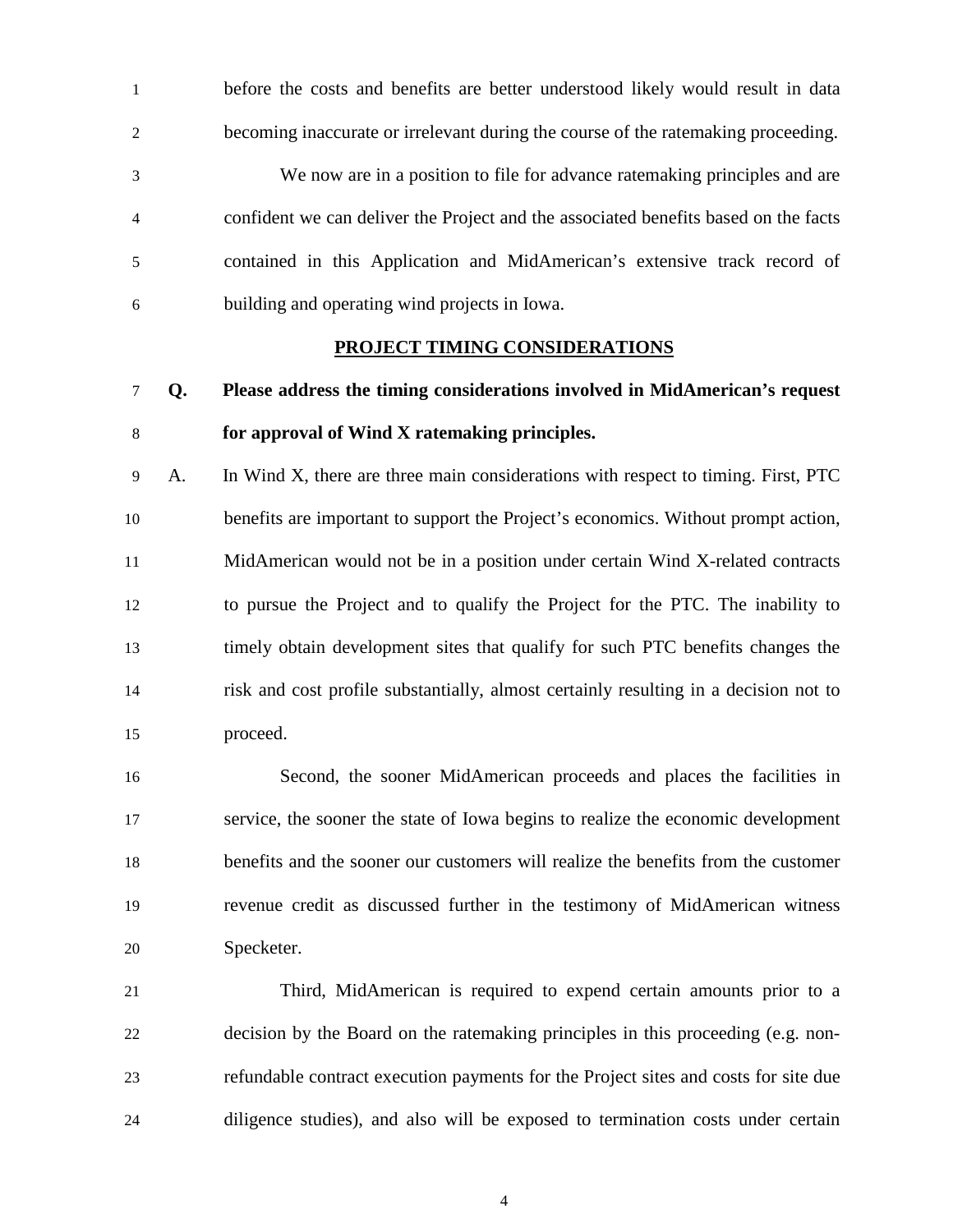1 contracts beginning in September 2015, with the amounts of any such termination 2 costs increasing over time. Therefore, if a decision by the Board on this 3 Application is not received in time to make key contractual decisions by the 4 deadlines agreed to in the respective contracts, MidAmerican would have to make 5 the tough choice of either abandoning pursuit of the Project or exposing itself and 6 customers to significant cancellation costs if the Project is pursued past the 7 contractual decision dates without approval of the Wind X ratemaking principles.

 $\overline{a}$ 

### 8 **Q. Please elaborate upon the PTC considerations involved in Wind X.**

9 A. Based on the recent one-year extension of the PTC that occurred in December 2014 (effectively the extension was only a few weeks given that owners were required to begin construction of the wind facilities prior to the end of 2014), projects that were under construction before January 1, 2015, will automatically qualify for the PTC so long as the facilities are constructed and placed in service before January 1,  $2017^2$  $2017^2$ . The IRS applies this standard in a way that allows a developer to meet the "begin construction" requirement in more than one way.

16 First, developers may start physical construction of a significant nature at the site before January 1, 2015. Second, as an alternative to commencing physical construction, developers may satisfy the "begin construction" requirement by incurring 5% of the total cost of the project before January 1, 2015, and thereafter showing continuous efforts to advance towards completion.

# 21 The IRS guidance makes it clear that after "beginning construction" before 22 January 1, 2015, MidAmerican must make "continuous effort" to advance the 23 project in order to qualify for the PTC. Further guidance issued by the IRS in

<span id="page-4-0"></span> $2$  If the Project is not completed before January 1, 2017 as the result of a force majeure event or some other issue outside of MidAmerican's control, there is reasonable basis to believe that MidAmerican would be able to demonstrate "continuous effort" to qualify the Project for the PTC.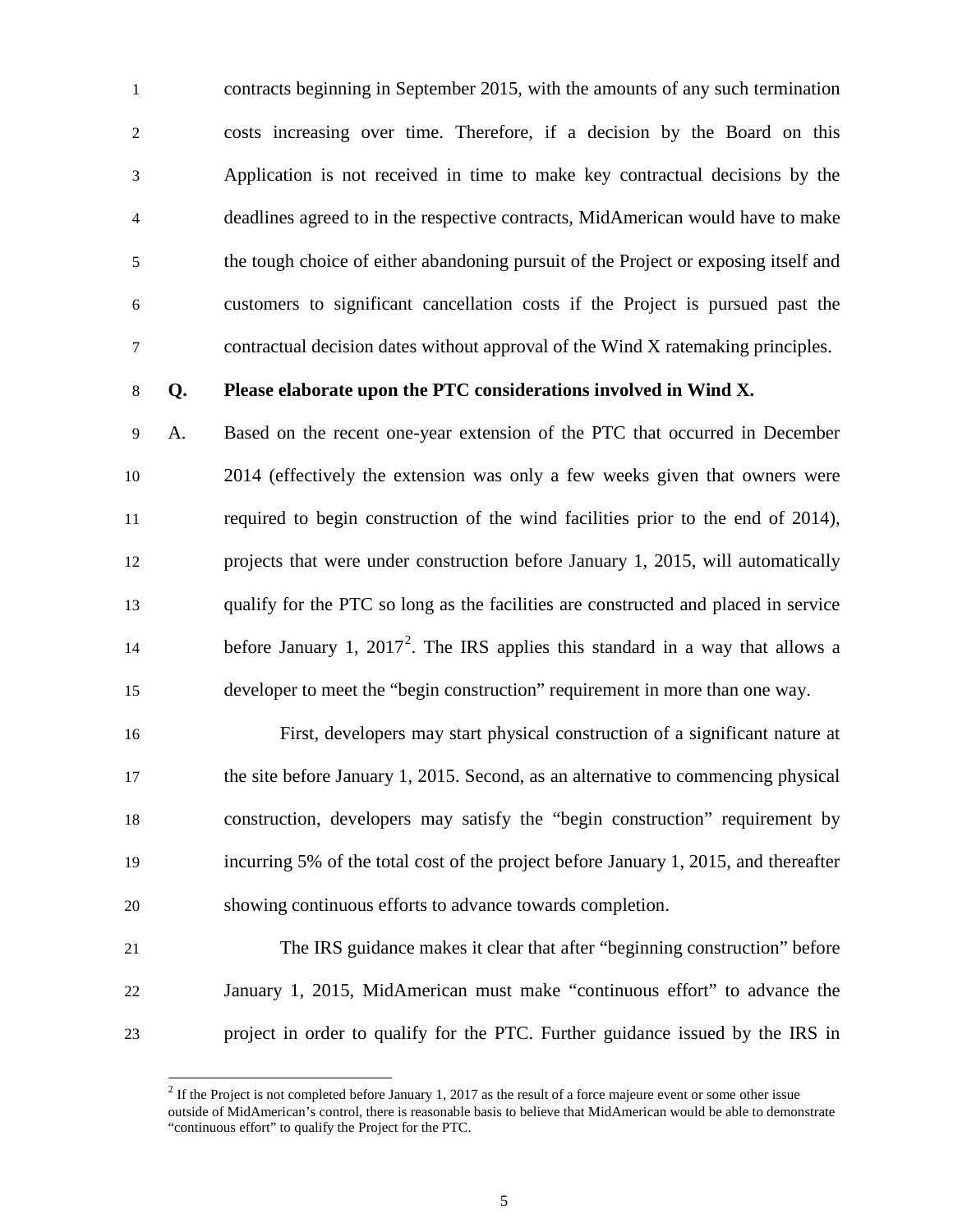| $\mathbf{1}$   |    | 2015 stated that projects meeting the "begin construction" requirement and that              |
|----------------|----|----------------------------------------------------------------------------------------------|
| $\overline{c}$ |    | are placed in service before January 1, 2017, will be deemed to have                         |
| 3              |    | automatically satisfied the "continuous effort" requirement.                                 |
| 4              |    | Therefore, it is critical that certainty on ratemaking principles be provided                |
| 5              |    | in time for the required investments and commitments to be made toward                       |
| 6              |    | completion of the sites before January 1, 2017.                                              |
| $\tau$         | Q. | How do these requirements impact MidAmerican's desire to pursue                              |
| $8\,$          |    | Wind X?                                                                                      |
| 9              | A. | In December 2014, MidAmerican put itself in position to take advantage of the                |
| 10             |    | PTC by purchasing turbine equipment that would meet the 5% cost threshold to                 |
| 11             |    | satisfy the "begin construction" requirements ("Safe Harbor Equipment") for up               |
| 12             |    | MW <sup>3</sup> . Under the terms of the turbine supply agreement relating to the Safe<br>to |
| 13             |    | ("Vendor A"), MidAmerican must make a<br>Harbor Equipment, with                              |
| 14             |    | decision on the deployment of the Safe Harbor Equipment by<br>2015                           |
| 15             |    | or assume significant financial risk. MidAmerican was able to negotiate this                 |
| 16             |    | commitment in a way to minimize financial risk should MidAmerican decide to                  |
| 17             |    | not pursue the Project further, including in the event Wind X did not obtain Board           |
| 18             |    | approval by that date. Specifically, MidAmerican purchased the Safe Harbor                   |
| 19             |    | Equipment but retained the right to                                                          |
| 20             |    | if viable Wind X sites were not identified                                                   |
| 21             |    |                                                                                              |

<span id="page-5-0"></span><sup>&</sup>lt;sup>3</sup> Part of the evaluation for selecting sites was whether project developers possessed equipment purchased before the end of 2014 to meet the "begin construction" requirement. The Site A site contemplates using the Safe Harbor Equipment, while the Site B site contemplates using (Developer) safe harbor equipment. "Developer" as used here means the project developer of the Wind X sites that MidAmerican plans to acquire.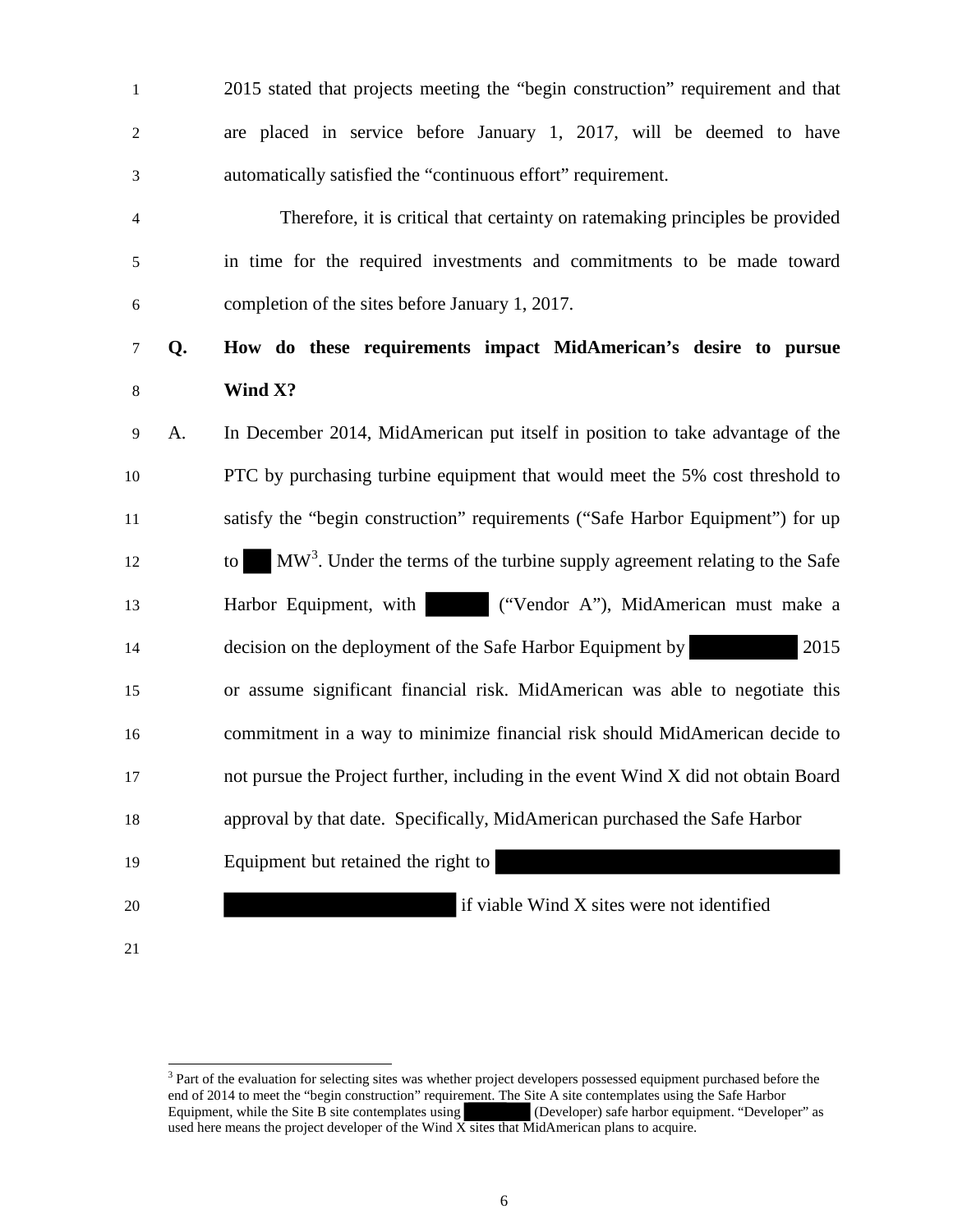1 or Board approval of the proposed Wind X ratemaking principles was not 2 received by  $2015<sup>4</sup>$  $2015<sup>4</sup>$  $2015<sup>4</sup>$ .

3 Turbine suppliers almost universally require notification to proceed with 4 manufacturing approximately eight to nine months prior to the first scheduled 5 delivery – the requirement for Wind X is no different. In order to ensure 6 completion of the Project by December 31, 2016, and based on expected 7 manufacturing plant loadings for the turbine suppliers, turbine deliveries are 8 planned to start around June 2016. The turbine supply agreement being negotiated 9 with ("Vendor B") contemplates a similar delivery 10 time frame, also requiring a notice to proceed be given by , 2015. 11 Approximately MW of Wind X's wind turbines, including the Safe Harbor Equipment<sup>[5](#page-6-1)</sup>, would be placed at the site (Site A), which is to be 13 located in County just county and the county of the county of the county of the county of the county and the county and the county of the county in the county of the county of the county of the county of the county of t 14 remaining approximately MW of Vendor B turbines, including safe harbor 15 equipment that would be acquired from the developer of the sites ("Developer"), 16 would be placed at the site (Site B) located in County. These two 17 sites would be qualified for PTC based on incurring 5% of the estimated project 18 cost before January 1, 2015, through the MidAmerican purchase of the Safe 19 Harbor Equipment from Vendor A, and the safe harbor equipment from Vendor 20 B) purchased by Developer, as previously mentioned. MidAmerican must also act

<span id="page-6-1"></span><span id="page-6-0"></span>21

<sup>&</sup>lt;sup>4</sup> MidAmerican is requesting Board approval of the ratemaking principles by 2015, to allow time for the appropriate notifications to be made prior to the 2015, turbine decision deadline.<br>
<sup>5</sup> MidAmerican is only utilizing MW of its -MW available quantity as the Project economics are improved by utilizing more Vendor B wind utilizing more Vendor B wind turbines, which have contract with Vendor B also requires any site that utilizes the Developer safe harbor equipment be fully built-out using other Vendor B equipment. Developer only offered enough safe harbor equipment to qualify up to a MW site. Therefore, in order to maximize the use of the Vendor B equipment, the larger of the two sites, the Site B site, will utilize Vendor B equipment leaving the Site A site as the destination for the Safe Harbor Equipment and Vendor A units.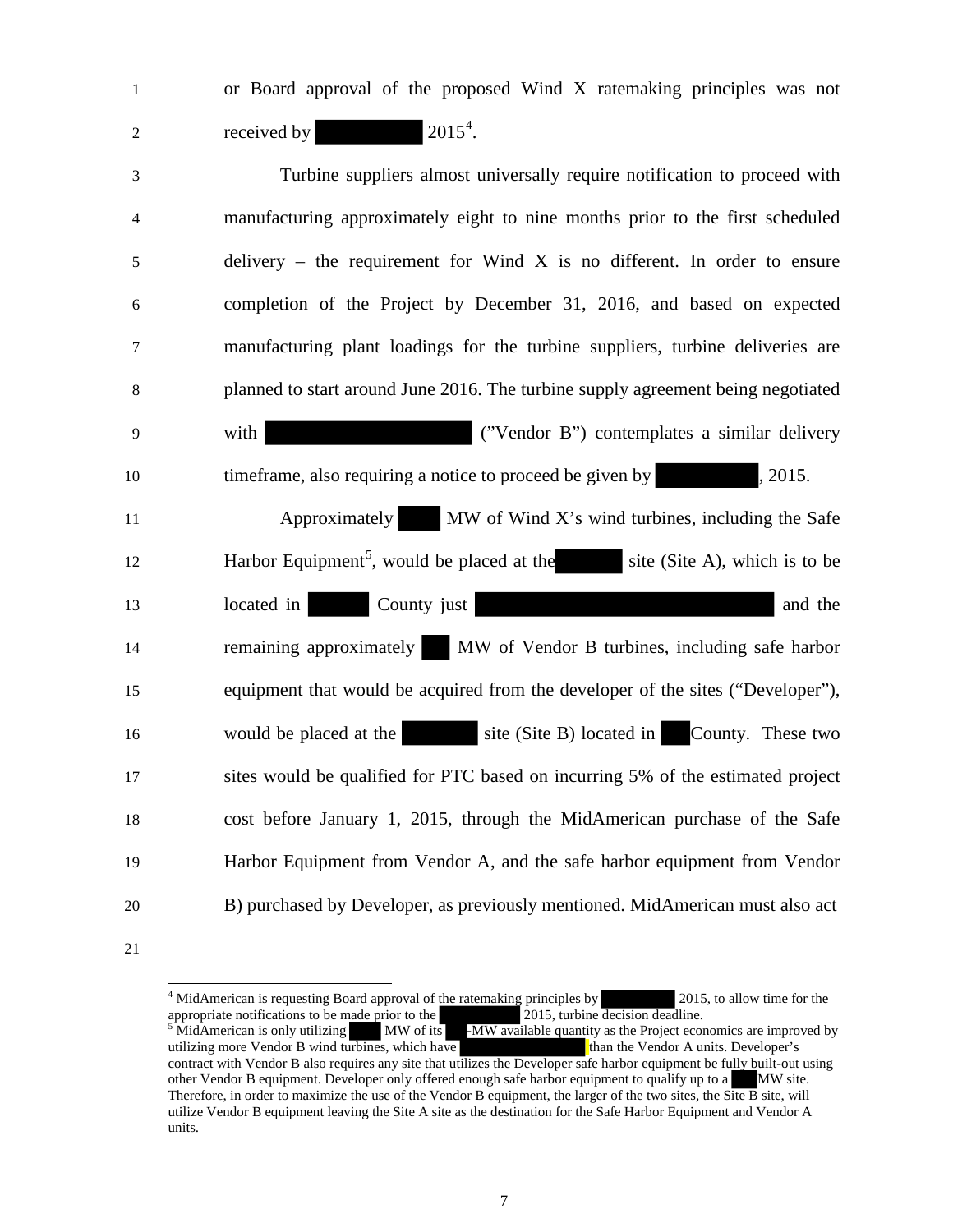1 swiftly to ensure the Wind X sites can be fully developed and that construction is 2 completed before January 1, 2017. Specifically, MidAmerican must make 3 commitments to Developer such that they have an incentive to aggressively 4 pursue interconnection rights, landowner easements, environmental studies and 5 reports and county permits to allow development to be completed before spring  $2016$  $2016$  so that balance of plant construction work<sup>6</sup> can be started ahead of 7 anticipated turbine deliveries.

8 As it is, MidAmerican will incur some payments and assumption of risk 9 under current and future contracts, between now and September 2015, in connection with site acquisition and development. However, before the "go or no-go" deadline on the turbines— 2015, which will require significant cost commitments (cost commitments that are materially more significant than payments that will be made in the interim period between the filing of this Application and early September 2015), MidAmerican needs to know the ratemaking principles that would apply if it were to undertake construction of Wind X.

17 In order to provide the Board adequate time to complete the Board's review and issue an order, we are pursuing ratemaking principles now to receive the Board's decision by September 9,  $2015<sup>7</sup>$  $2015<sup>7</sup>$  $2015<sup>7</sup>$  so that MidAmerican and its customers do not lose opportunities to take advantage of incremental economical wind projects. Further, the ratemaking principles for which MidAmerican seeks approval largely mirror past ratemaking principles that have been historically supported by the Office of Consumer Advocate and approved by the Board.

<span id="page-7-1"></span><span id="page-7-0"></span><sup>&</sup>lt;sup>6</sup> Balance of plant construction work includes installation of access roads, foundations, crane pads and collection system cabling. The balance of plant contractor also completes the turbine erection scope of work.  $^7$  Again, a decision by August 15, 2015, if possible, would be preferable.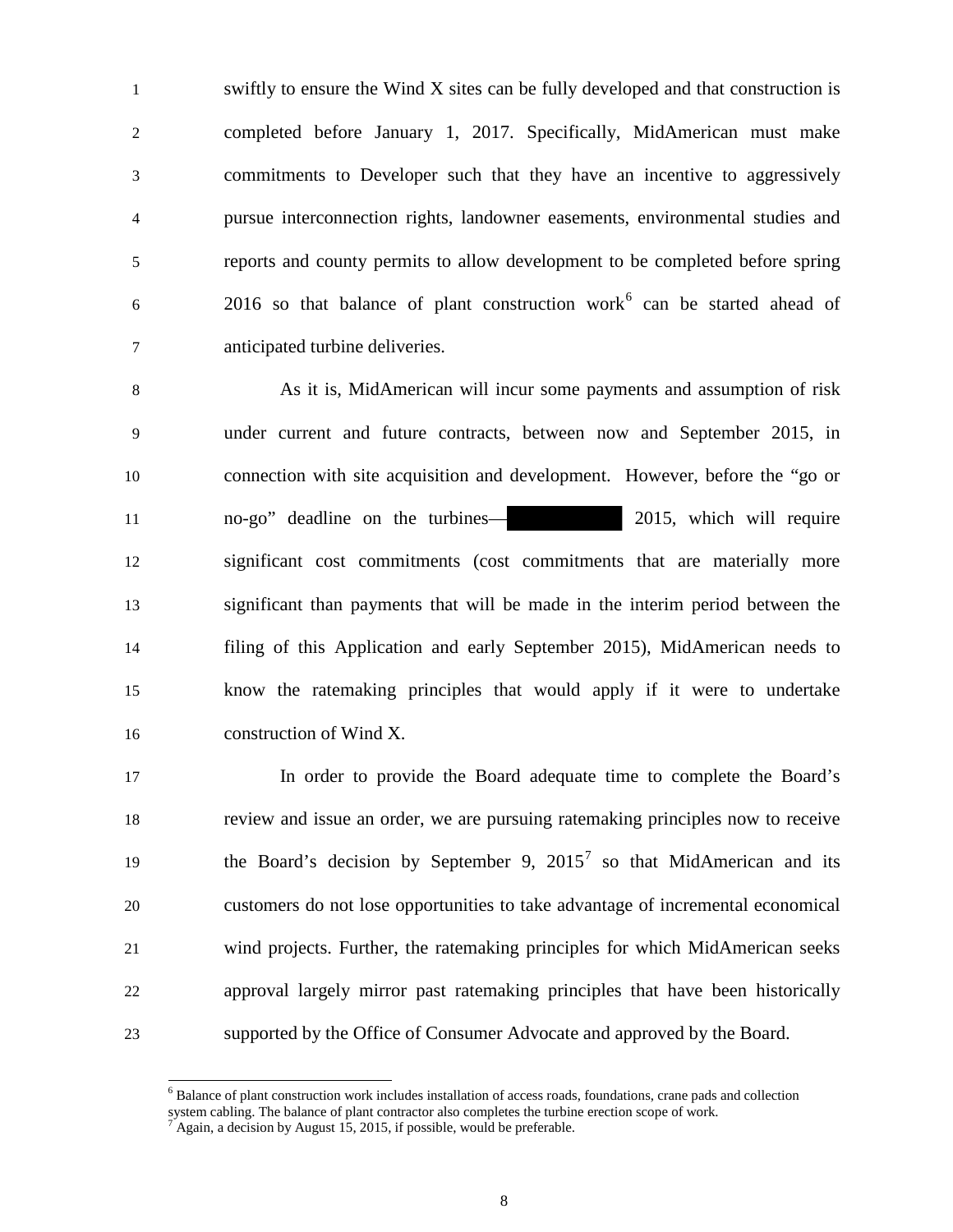# **Q. Why did MidAmerican not file its Ratemaking Principles Application earlier**

### **in 2015?**

3 A. MidAmerican could have filed earlier. However, had the Company done so there 4 would have been a much greater range of uncertainty as to whether it could 5 deliver a viable Project. Thus, MidAmerican, the Board and other parties likely 6 would have analyzed information that would soon become obsolete or inaccurate 7 as more precise information became known.

8 It takes considerable time to identify, investigate and evaluate sites for 9 potential development, not to mention the time it takes to understand and assess the financial arrangements and risk allocations with MidAmerican's contractual counterparties that are necessary to yield customer benefits. Since purchasing the Safe Harbor Equipment discussed earlier, MidAmerican began earnestly evaluating several sites totaling a couple thousand megawatts that were being developed by multiple developers, but we have not until recently been able to obtain enough information to be able to more thoroughly assess their viability. Analysis during the first several months of 2015 has enabled MidAmerican to hone in on the two above-mentioned sites. MidAmerican believes these sites can be PTC-qualified, with construction completed before January 1, 2017.

19 Moreover, our analysis now concludes that the Project is likely to pass the economic threshold of no customer harm, as discussed in the testimony of MidAmerican witness Specketer. The Project's viability is based upon an assessment of the permitting requirements, landowner support and environmental sensitivities, and the economics of the sites taking into account the cost of the development assets and the estimated energy production. All other sites reviewed by MidAmerican were dropped because they either could not be PTC-qualified,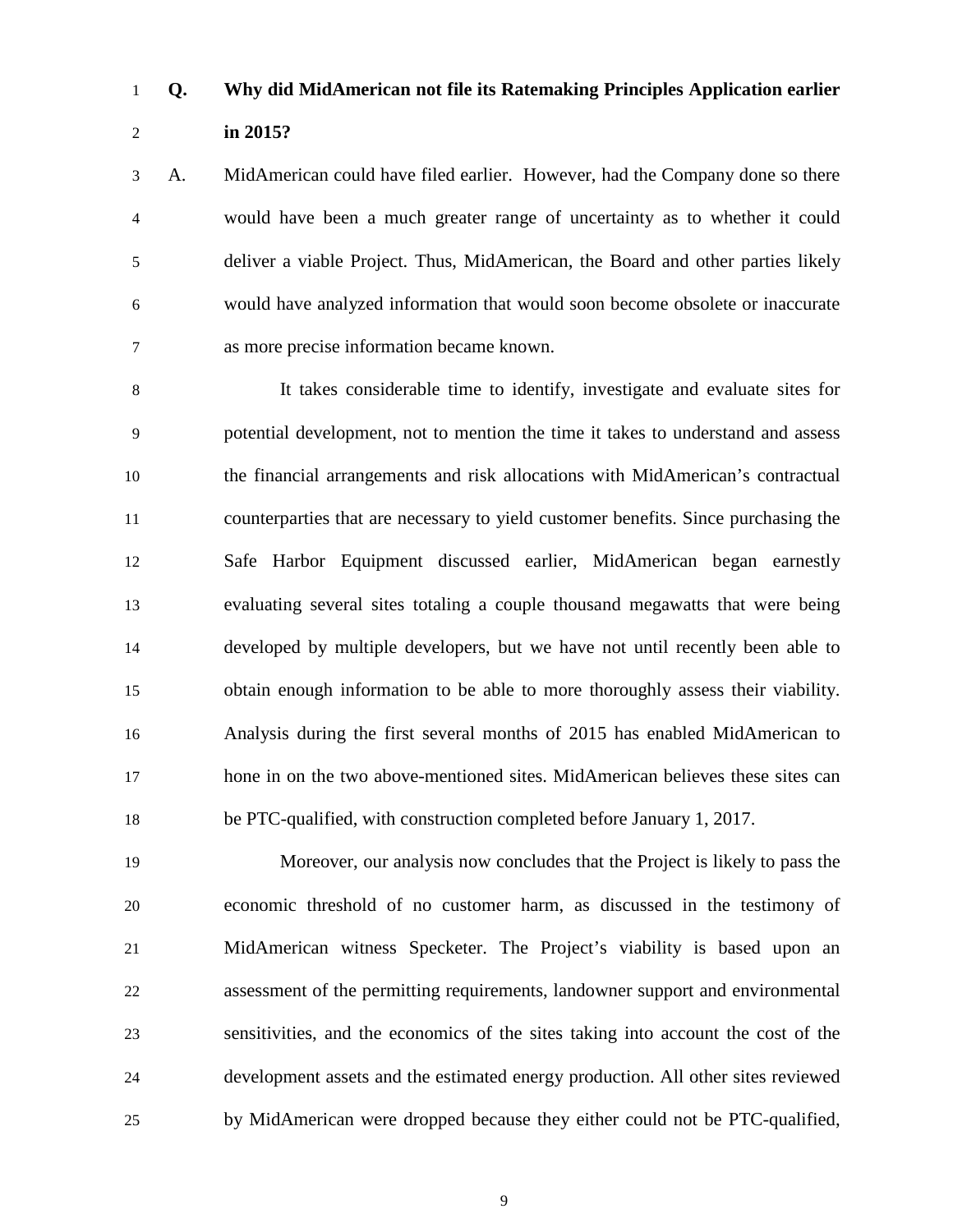1 presented unacceptable environmental risks or they did not facilitate a site that 2 would pass the Company's economic test (no net cost to customers) 3 (MidAmerican witness Specketer addresses the Company's economic analysis 4 and the break-even point for customers).

5 It is now clear, based on the estimated development and construction costs 6 and risks, and the energy production for the targeted Wind X sites that we have a 7 viable Project to present to the Board.

8 Typically, cost uncertainty for a wind project is high and development 9 certainty low during the first few months of evaluation. As time passes and additional information is gathered and contractual provisions are put in place, cost uncertainty generally decreases and development certainty significantly improves. Certainty regarding both cost and development continue to improve through project completion.

14 MidAmerican values its reputational integrity and deems it prudent to only 15 file when it is more certain than not that **Project** site(s) can be delivered in line 16 with the economic assumptions and Project timeline.

17 **Q. Please address whether there is an optimal time for the Board's completion**  18 **of its review of MidAmerican's Ratemaking Principles Application.** 

 A. It would be ideal if the Board could rule on MidAmerican's Ratemaking Principles Application no later than September 9, 2015. MidAmerican is already holding discussions with Developer, Vendor B, and Midcontinent Independent System Operator, Inc. ("MISO") (negotiations with Vendor A are complete), in an effort to be in a position to deploy resources and turbines to complete construction by the PTC deemed continuous construction deadline (i.e., before January 1, 25 2017).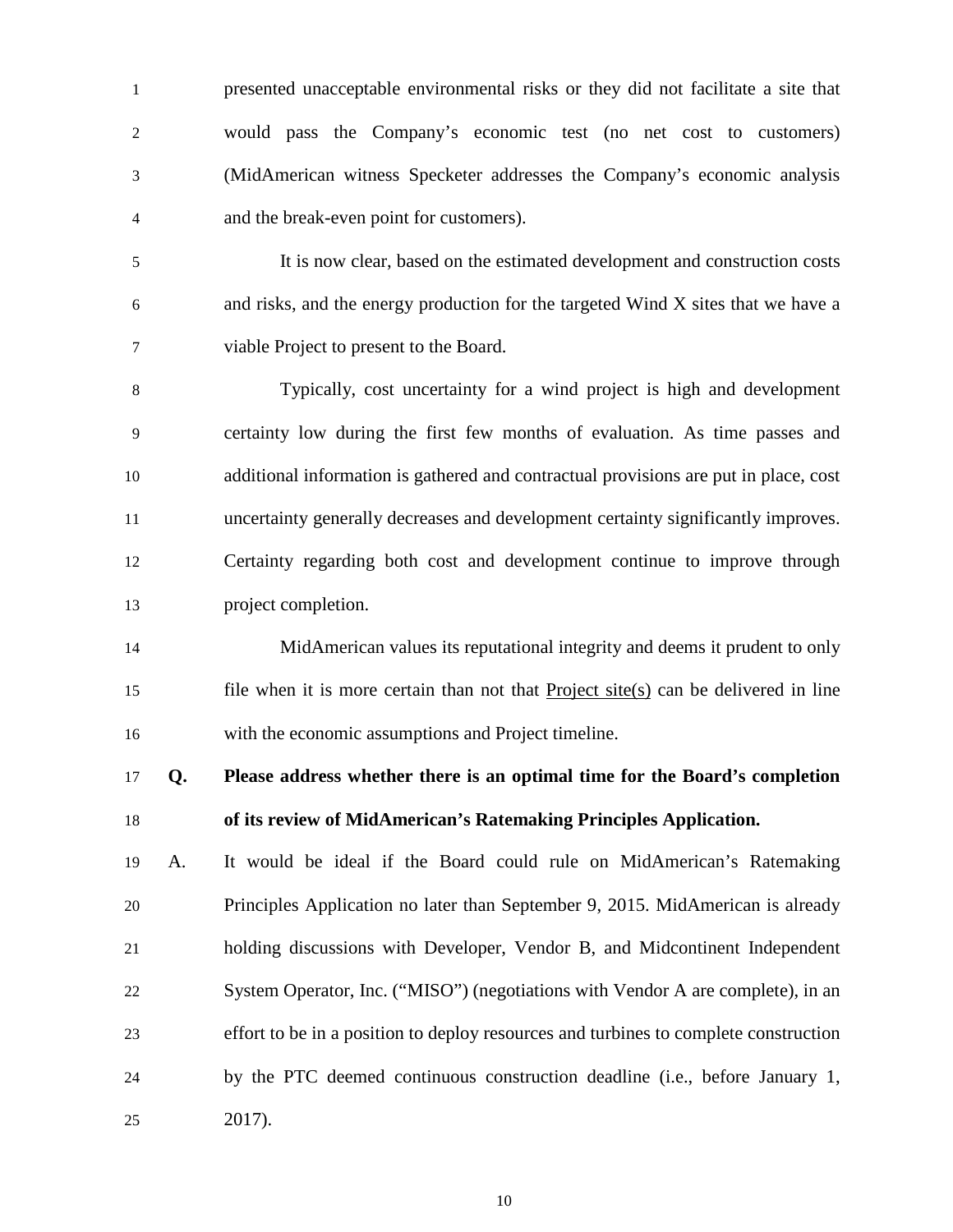1 As stated above, MidAmerican will incur some risk before obtaining 2 ratemaking principles, but we hope to mitigate those risks by obtaining 3 ratemaking principles before key financial commitments need to be made with 4 respect to the turbine equipment – which again represents the most significant 5 Project cost. Once ratemaking principles are put in place, MidAmerican can make 6 the very significant financial commitments that are needed to move Wind X 7 forward.

# **Q. What other considerations factor into the optimal time for the Board's completion of its review of this case?**

 A. MidAmerican believes the current market conditions for adding new wind generation that can be qualified for the PTC under the 2014 extension of the PTC are very limited in Iowa, and this opportunity would be lost if MidAmerican is not able to make the contractual commitments described earlier in my testimony from essentially 2015 onward, in order to ensure: (1) development sites are acquired and development activities are completed, (2) balance of plant services are competitively bid in 2015 at an optimum time in the market (balance of plant resources are expected to tighten when demand increases in 2016 as developers push to bring projects on line in the last year of the PTC extension) and (3) the wind turbine supply chain is formed to take full advantage of the construction season that will begin in early spring 2016.

21 Thus, one can see that we have a tight timeline for developing Wind X to deliver the stated benefits to customers. Approval by September 9, 2015, will enable these investments and commitments to be made in line with Project timeline requirements (e.g., Safe Harbor Equipment commitments, transformer progress payments, acquisition closing payments, turbine shipment and delivery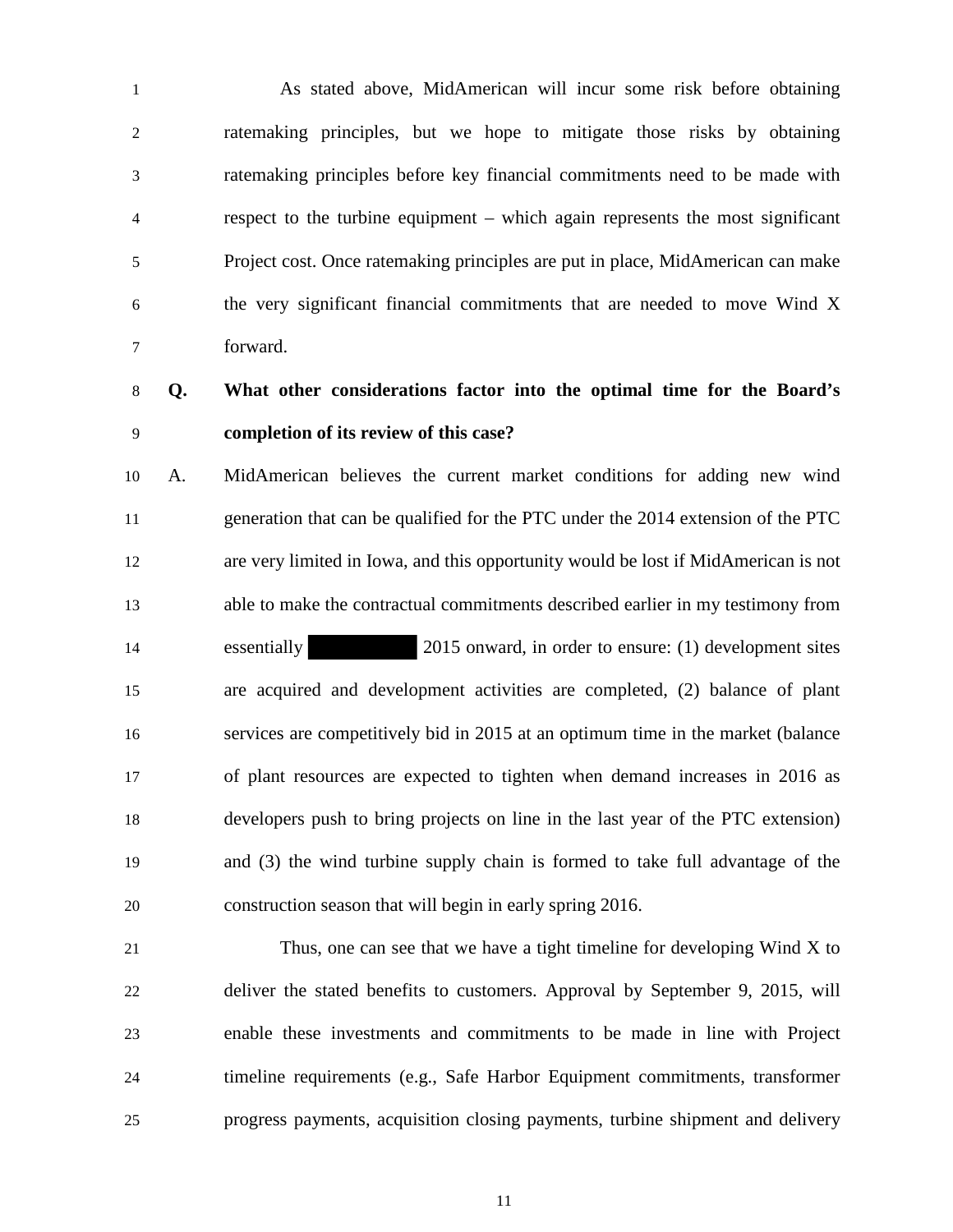- 1 payments).
- 

### 2 Q. **Please provide additional details on your arrangement with Developer.**

3 A. MidAmerican has been working with Developer to agree to terms and conditions 4 for the acquisition of the development assets associated with the two Wind X 5 sites. MidAmerican would acquire the sites, fully developed, at a weighted-6 average cost of approximately  $\frac{1}{8}$  /kW, plus approximately  $\frac{1}{8}$  for safe 7 harbor equipment to qualify the Site B project, and reimbursement for any 8 interconnection costs incurred by Developer prior to closing on the acquisitions.

9 Execution of the asset purchase agreements is expected to occur by mid- June 2015, or MidAmerican may lose its ability to acquire the assets due to competition for Developer's safe harbor equipment. A nonrefundable payment of **\$** will be due at the time the asset purchase agreement is executed. However, MidAmerican would not be obligated to close on the transaction and would not be obligated to any further payments prior to , 2015, if approval of the proposed Wind X ratemaking principles has not been received. 16 After , 2015, MidAmerican would be required to close on the transaction and pay all remaining amounts due (including the \$ payment for Developer's safe harbor equipment) if Developer is able to deliver on conditions precedent to closing, such as obtaining all necessary landowner easements, interconnection rights, title insurance, environmental studies, etc.

21 In addition, MidAmerican is negotiating a cost-sharing 22 provision that provides an additional \$ of contingency toward the cost 23 cap. In other words, if the actual costs exceed the level estimated 24 in the model, Developer would cover of the overage up to \$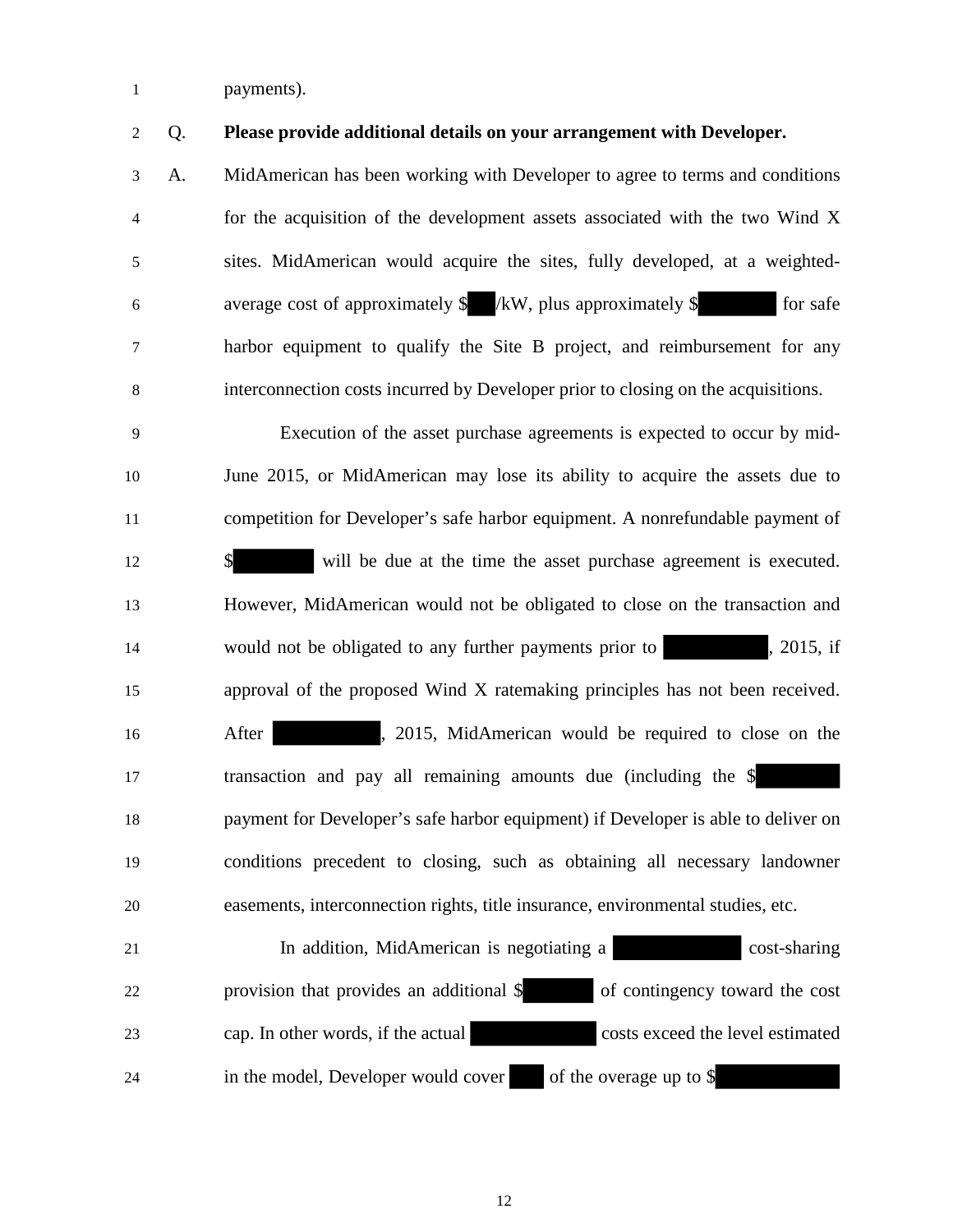1 <sup>[8](#page-12-0)</sup>.

2 The total amounts expected to be paid to Developer have been reflected in 3 the economic model analyses supporting Wind X (and addressed by 4 MidAmerican witness Specketer), including in the calculation of the Project cost 5 cap.

### **ECONOMIC DEVELOPMENT BENEFITS**

#### 6 **Q. Please elaborate on the economic development benefits.**

7 A. These benefits arise in a number of ways over the 30-year life of the Project. First, 8 multiple communities will benefit from the added tax base. These benefits are 9 estimated to exceed \$160 million.

10 Second, landowners who host wind turbines or are otherwise included in the Project will receive annual payments totaling more than \$115 million. This additional revenue stream makes its way back into the local economy through incremental purchases to improve farming operations and make home improvements, or make other purchases that might have otherwise been deferred.

15 Third, renewable energy is a considerable economic development asset for Iowa by helping to attract new businesses to our state and encouraging existing businesses to expand. For example, recent decisions by Facebook to locate a new facility in Altoona, Iowa, and by Google and Microsoft to expand their Iowa facilities were heavily influenced by having a significant wind power portfolio on the MidAmerican system.

<span id="page-12-0"></span>21

 $\overline{a}$ 

costs in the model are estimated at approximately  $\frac{1}{8}$ . If the actual costs are  $\frac{1}{8}$  for example, Developer will pay  $\frac{1}{8}$  - making MidAmerican's total obligation  $-$  making MidAmerican's total obligation only \$ . If the cost-sharing mechanism were not in place, MidAmerican's total obligation would be \$ higher, further eroding the space between the estimated Project cost and the Project cost cap.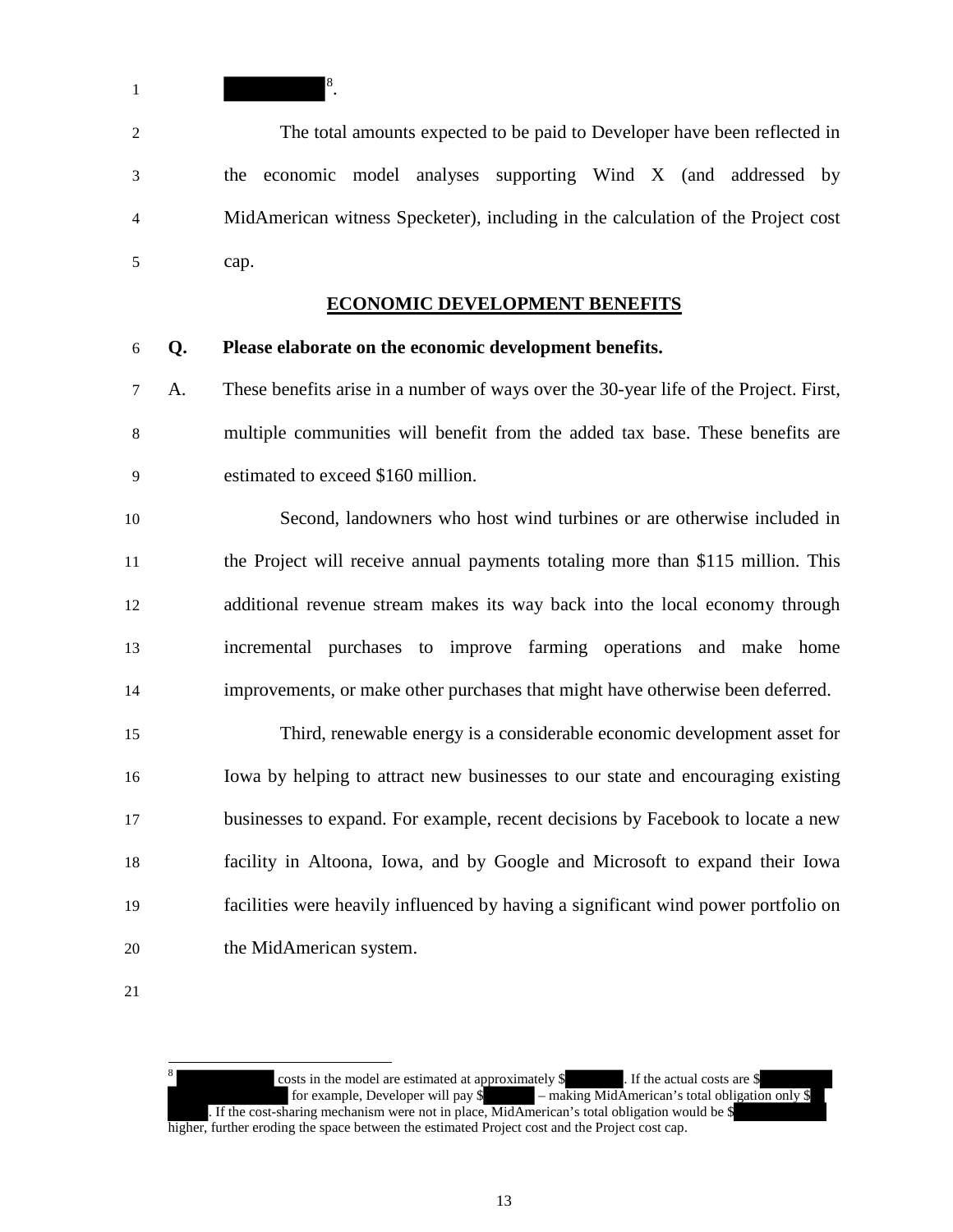1 Fourth, there will be benefits associated with the Wind X construction 2 workers in the communities where they spend money and in the communities 3 where wind generator components are purchased. Local spending in Iowa is 4 estimated to increase by more than \$200 million in 2016 during the construction 5 of Wind X through construction worker spending and purchases of wind 6 generator components from Iowa-based manufacturers.

7 Fifth, and lastly, there will be some additional new permanent jobs arising 8 from Wind X for maintenance professionals, approximately one for every 30 9 MW.

### **MIDAMERICAN'S CONSTRUCTION/OPERATING EXPERIENCE WITH WIND POWER**

# 10 **Q. Please describe the wind generation MidAmerican has developed pursuant to**  11 **prior Board ratemaking principles orders.**

 A. Since 2004, MidAmerican has successfully constructed approximately 2,840 MW of wind generation assets at 16 discrete locations in Iowa, and currently is constructing another 657 MW at two new locations as follows: the remaining 495 MW under the Wind VIII project approved by the Board in 2013, and 161 MW under the Wind IX project approved by the Board in 2015. In the remainder of my testimony, I will refer to the aforementioned projects collectively as the "Wind Power Projects".

# 19 **Q. Please describe MidAmerican's experience with the existing Wind Power**  20 **Projects, both in terms of construction costs compared to the pre-project cost**  21 **caps, and in terms of operating experience.**

22 A. MidAmerican has been successful managing construction costs and operations 23 activities. Furthermore, MidAmerican has been able to stay at or under the 24 respective cost caps in each of the prior filings. The table below provides a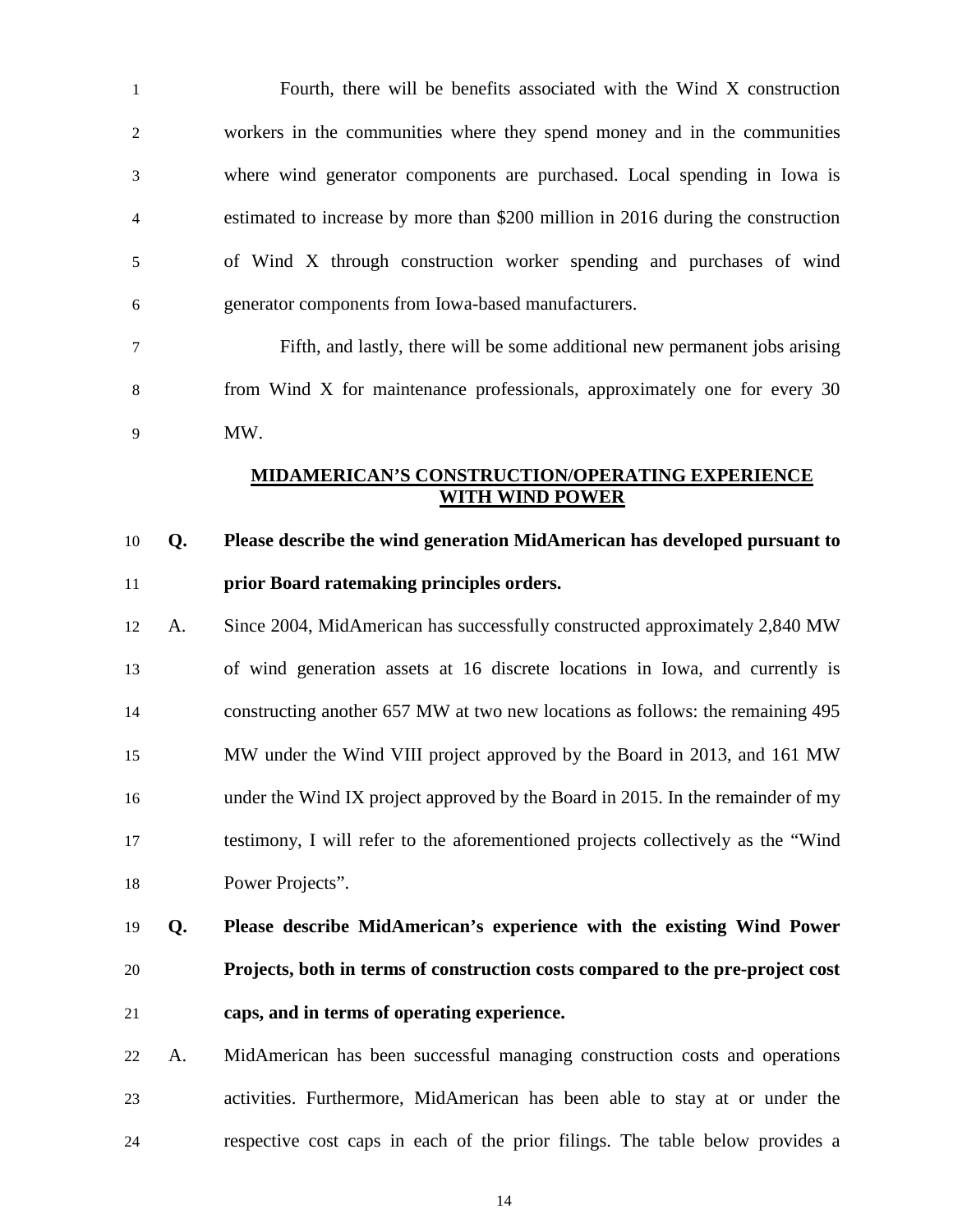1 summary comparison of MidAmerican's actual or projected project costs relative

| Project   | MW     | Cost Cap        | Cost at<br>$03/31/15^9$ | Cost per MW |
|-----------|--------|-----------------|-------------------------|-------------|
| Wind I    | 310.5  | \$335,000,000   | \$326,577,094           | \$1,051,778 |
| Wind II   | 50.0   | \$62,900,000    | \$62,814,217            | \$1,256,284 |
| Wind III  | 222.0  | \$403,000,000   | \$398,041,280           | \$1,792,979 |
| Wind IV   | 540.8  | \$1,209,000,000 | \$1,101,685,450         | \$2,037,140 |
| Wind V    | 108.0  | \$248,000,000   | \$247,419,240           | \$2,290,919 |
| Wind VI   | 52.5   | \$120,000,000   | \$115,123,779           | \$2,192,834 |
| Wind VII  | 1000.3 | \$2,301,035,000 | \$1,631,316,969         | \$1,630,827 |
| Wind VIII | 1050.0 | \$1,900,000,000 | \$1,728,000,000         | \$1,644,148 |
| Wind IX   | 162.0  | \$243,000,000   | \$230,931,529           | \$1,496,640 |
|           | 2284.1 |                 | \$5,841,909,558         |             |

2 to the cost caps approved by the Board in our prior Wind Power Projects.

3 The Wind Power Projects, after normal initial start-up and break-in periods, have 4 performed as expected in terms of availability and energy production. With 5 respect to Wind X, we are confident that if MidAmerican can get certainty on 6 ratemaking principles prior to September 9, 2015, it can develop this latest 7 tranche of economical wind power facilities, within the requested cost cap, that 8 are projected to earn the cost of capital and provide benefits to our customers. Our 9 projections show that Wind X will provide significant benefits to our customers 10 with no net cost increase to our customers. Later in my testimony I will explain 11 the basis of the Project estimate, and the estimated accuracy for any 12 remaininguncommitted costs, relative to the cost cap.

#### **PROPOSED RULES**

#### 13 **Q. What proposed rules are you addressing?**

 $\overline{a}$ 

<span id="page-14-0"></span>14 A. The proposed rules that I address were proposed in Docket No. RMU-01-11, but 15 were never adopted by the Board. However, the Board has recommended use of

<sup>&</sup>lt;sup>9</sup> Wind VIII and IX are still being completed, and the costs shown are the latest forecast of costs based on remaining work to be completed and outstanding amounts due under current or pending contracts.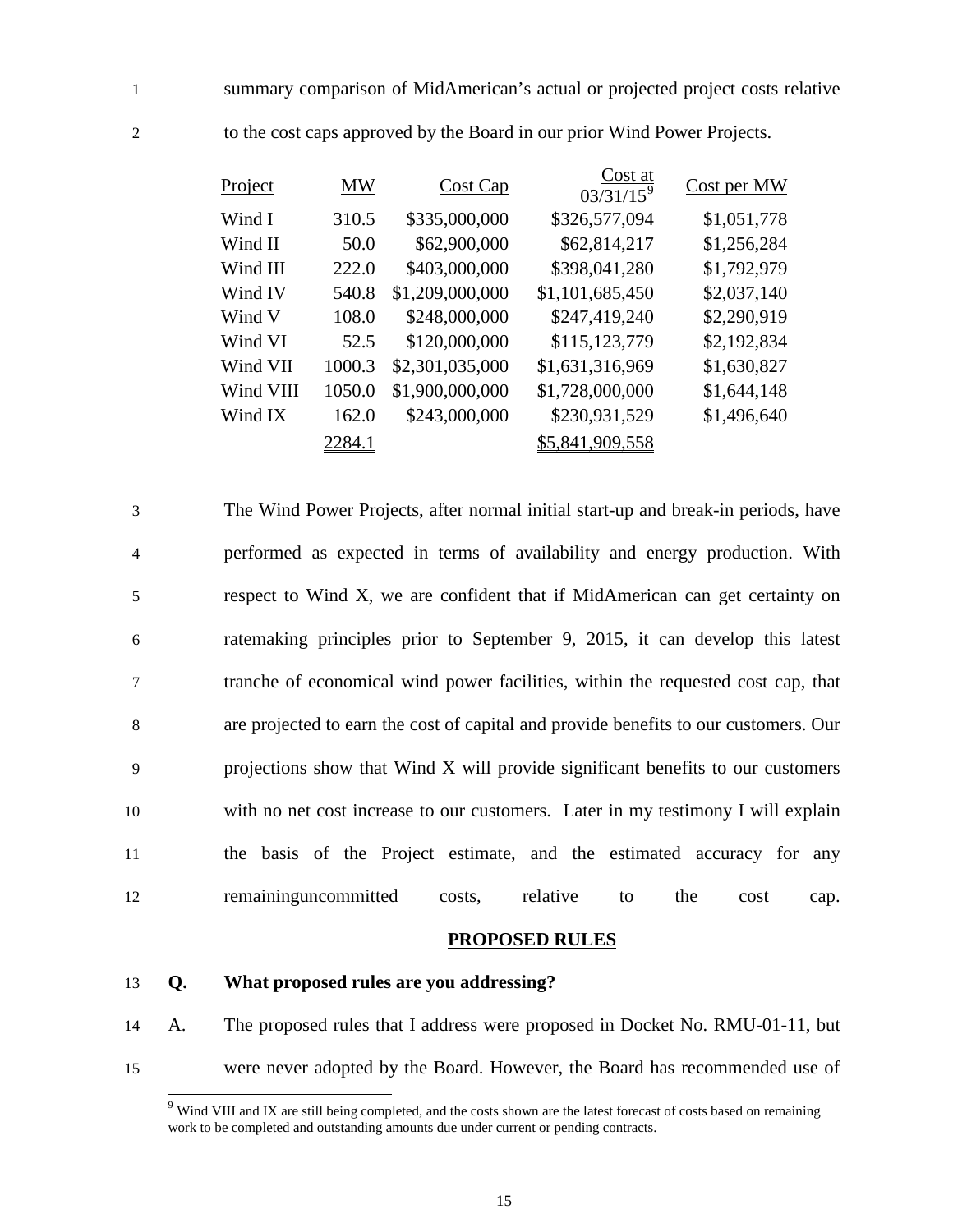| $\mathbf{1}$                                      |    | the proposed rules for organizing filings for ratemaking principles. The proposed   |  |
|---------------------------------------------------|----|-------------------------------------------------------------------------------------|--|
| $\overline{c}$                                    |    | rules that I cover are as follows:                                                  |  |
| 3                                                 |    | $\triangleright$ Ownership (41.3(1)"a"),                                            |  |
| 4                                                 |    | Site description $(41.3(1)$ "b")<br>➤                                               |  |
| 5                                                 |    | General Description (41.3(1)"c"),<br>➤                                              |  |
| 6                                                 |    | Raw Materials Used and Wastes Created (41.3(1)"d"),                                 |  |
| 7                                                 |    | $\triangleright$ Financial and Contractual Commitments (41.3(1) "e"),               |  |
| 8                                                 |    | General Contractor (41.3(1)"g"),<br>➤                                               |  |
| 9                                                 |    | $\triangleright$ Operator (41.3(1)"h"),                                             |  |
| 10                                                |    | Mitigation of Construction and Operating Risks (41.3(3)),<br>➤                      |  |
| 11                                                |    | Economic Impact $(41.3(4)$ "a"), and<br>➤                                           |  |
| 12                                                |    | Efficiency and Control Technologies $(41.3(4)$ "e").<br>➤                           |  |
| <b>Ownership <math>(41.3(1)^{4}a^{3})</math></b>  |    |                                                                                     |  |
| 13                                                | Q. | Please describe the current and proposed rights of ownership in the Wind X          |  |
| 14                                                |    | project.                                                                            |  |
| 15                                                | A. | MidAmerican will be the long-term owner/operator of the Wind X project.             |  |
| 16                                                |    | MidAmerican will utilize the turbine vendor during the turbine warranty period      |  |
| 17                                                |    | for the vast majority of the operation and maintenance requirements. In the         |  |
| 18                                                |    | limited instances where the turbine vendor does not provide the operations and      |  |
| 19                                                |    | maintenance services, a third-party service provider will be utilized. There are no |  |
| 20                                                |    | purchased power contracts associated with the Wind X project.                       |  |
| Site Descriptions $(41.3(1)^{6}b^{\prime\prime})$ |    |                                                                                     |  |
| 21                                                | Q. | Please provide site descriptions.                                                   |  |
| 22                                                | A. | Wind X will be sited at locations in Iowa where there is a good basis to believe    |  |
| 23                                                |    | that development and construction can be timely completed in order to qualify for   |  |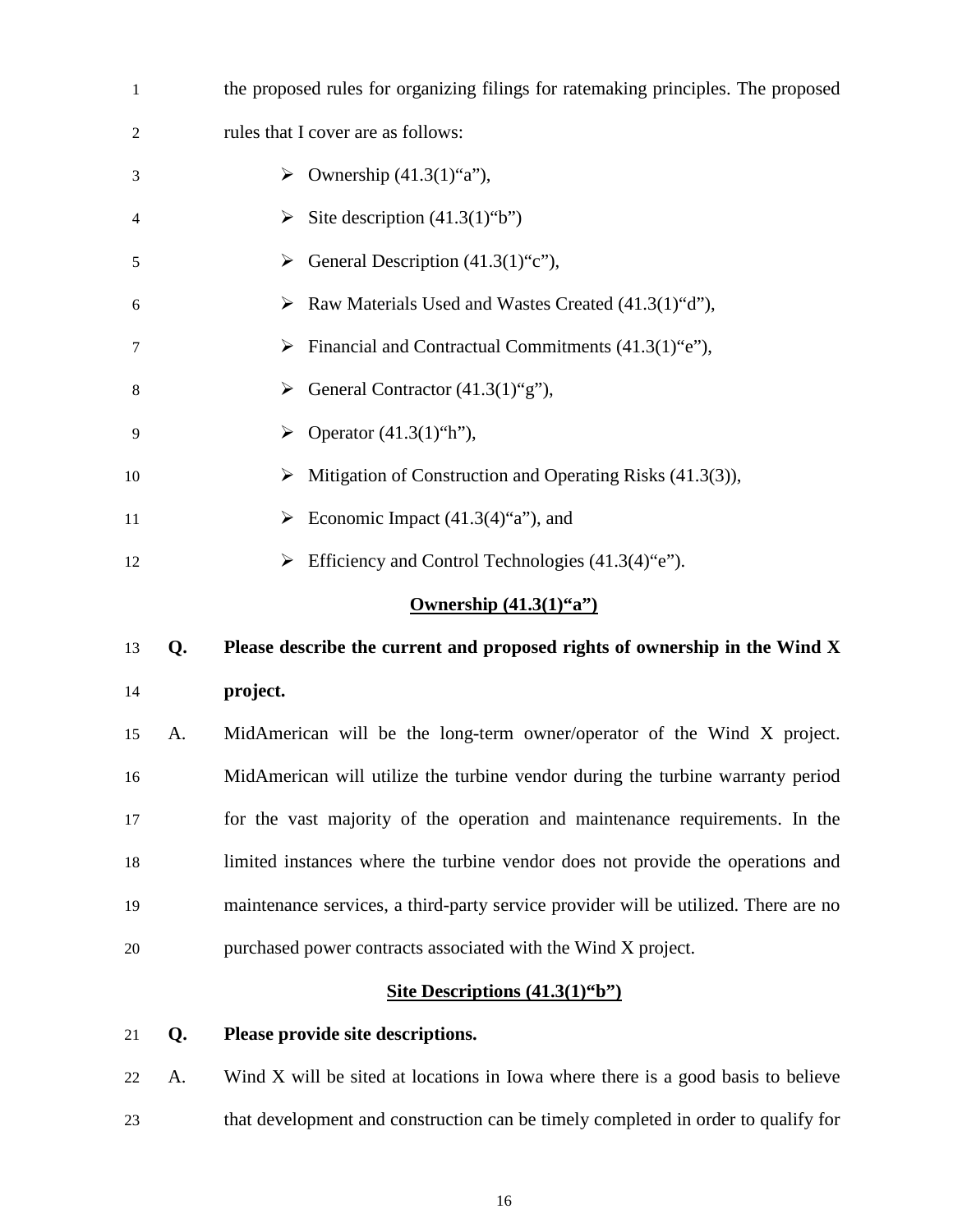1 PTCs, adequate wind resources exist, and that evidence acceptable transmission 2 capabilities and costs. As mentioned earlier, the Site A site is planned to be 3 installed in County and the Site B site is planned to be installed in 4 County. As with the prior Wind Power Projects, Wind X will be constructed in 5 rural agricultural areas.

**Q. What remaining work is needed to prepare wind generation sites for installation of Wind X turbines?**

8 A. MidAmerican is committed to obtain all necessary environmental permits and 9 authorizations required by law or regulation for construction and operation of Wind X. Similarly, MidAmerican will obtain all appropriate transmission interconnection, transmission service and other transmission related authorizations currently and prospectively required prior to operating Wind X on the transmission system.

14 To that end, certain environmental studies, assessments and permits, landowner easements and easement amendments, county permits and authorizations, and interconnection agreements are required to be completed or obtained in order for the sites to reach construction-ready status. Balance of plant work, such as installing access roads, collection system cable and wind turbine foundations, would precede installation of turbines. MidAmerican has successfully performed these tasks in its prior Wind Power Projects as I previously described. Absent force majeure circumstances, I am confident MidAmerican can be similarly successful with respect to Wind X.

**Q. Has any transmission analysis of the Project sites already been completed?** 

24 A. Yes. The Site A site obtained a MISO queue position ( ) on

and entered the MISO Definitive Planning Phase (DPP) study process in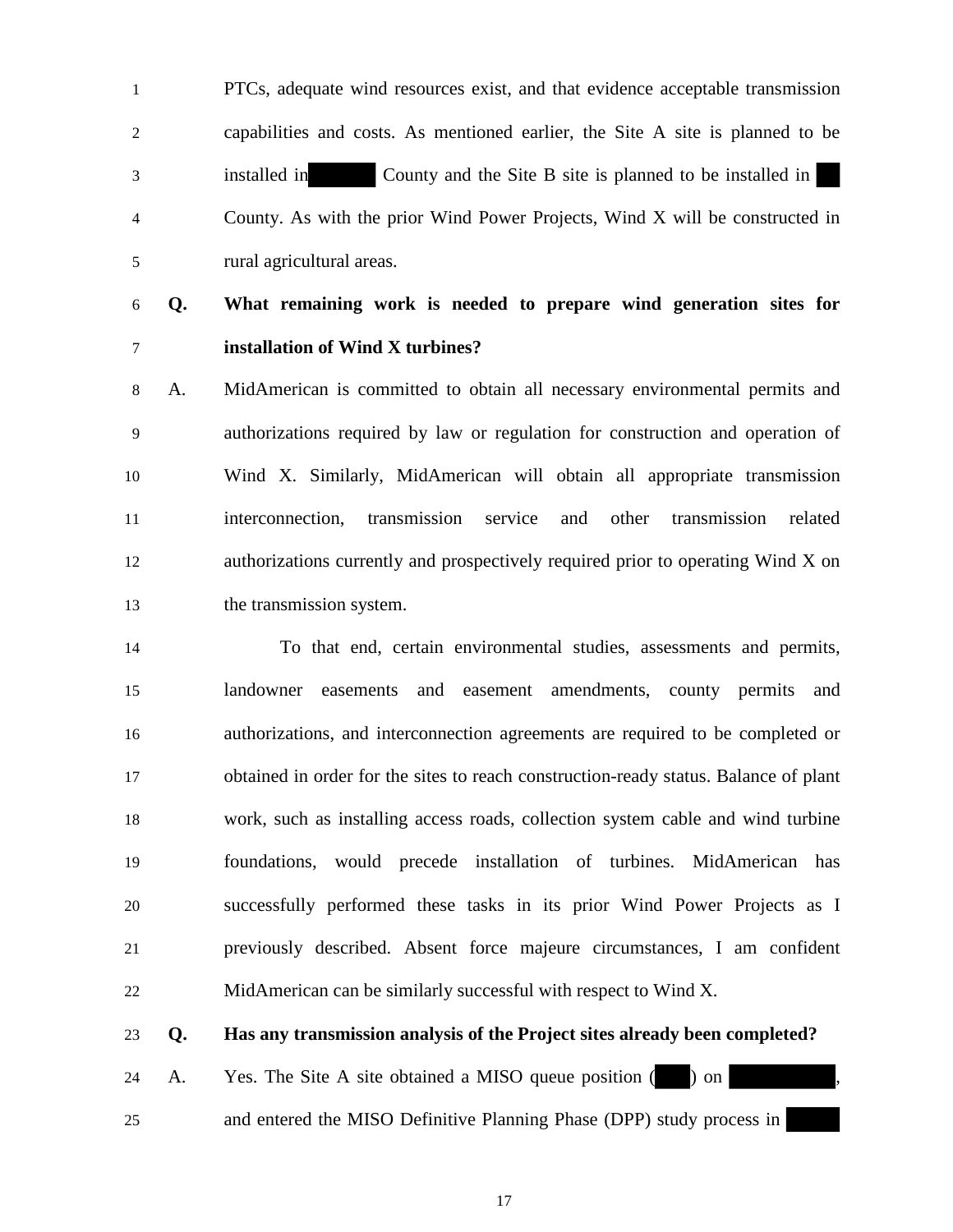1 . The Site B site obtained a MISO queue position ( ) on 2 and entered the MISO DPP study process in . An Optional 3 Study to provide an initial assessment of the network upgrade costs and potential 4 injection limits was requested in , and results are 5 expected to be received by . MidAmerican witness Gust

6 addresses general transmission interconnection requirements in his testimony.

# 7 Q. **How did MidAmerican quantify the impact of transmission interconnection uncertainties on the capacity factor assumed for Wind X?**

9 A. To determine the estimated net capacity factor, MidAmerican utilized wind resource and energy analyses from third-party engineering firms, actual operating data from MidAmerican's expansive wind generation fleet, and Project performance estimates from Vendor A and Vendor B based on the respective turbine technology to be deployed relative to historical wind speeds at the sites. MidAmerican then compared the results to MidAmerican's historical view of capacity factors for similarly situated wind sites in its wind generation fleet, and reduced the net capacity factors to more closely match historical performance. Capacity factors for MidAmerican's prior Wind Power Projects include impacts from real-time curtailments related to transmission congestion and economic dispatch, and/or related to Quarterly Operating Limits (QOL) being applied to projects operating under Provisional or Conditional Generator Interconnection Agreements. Therefore, comparing the capacity factors for Wind X against those projects provides a reasonable proxy to the types of interconnection limits the Project might experience during operation and validates the net capacity factors used in the economic model.

### **Q. What are the risks to customers if this Project is approved without final**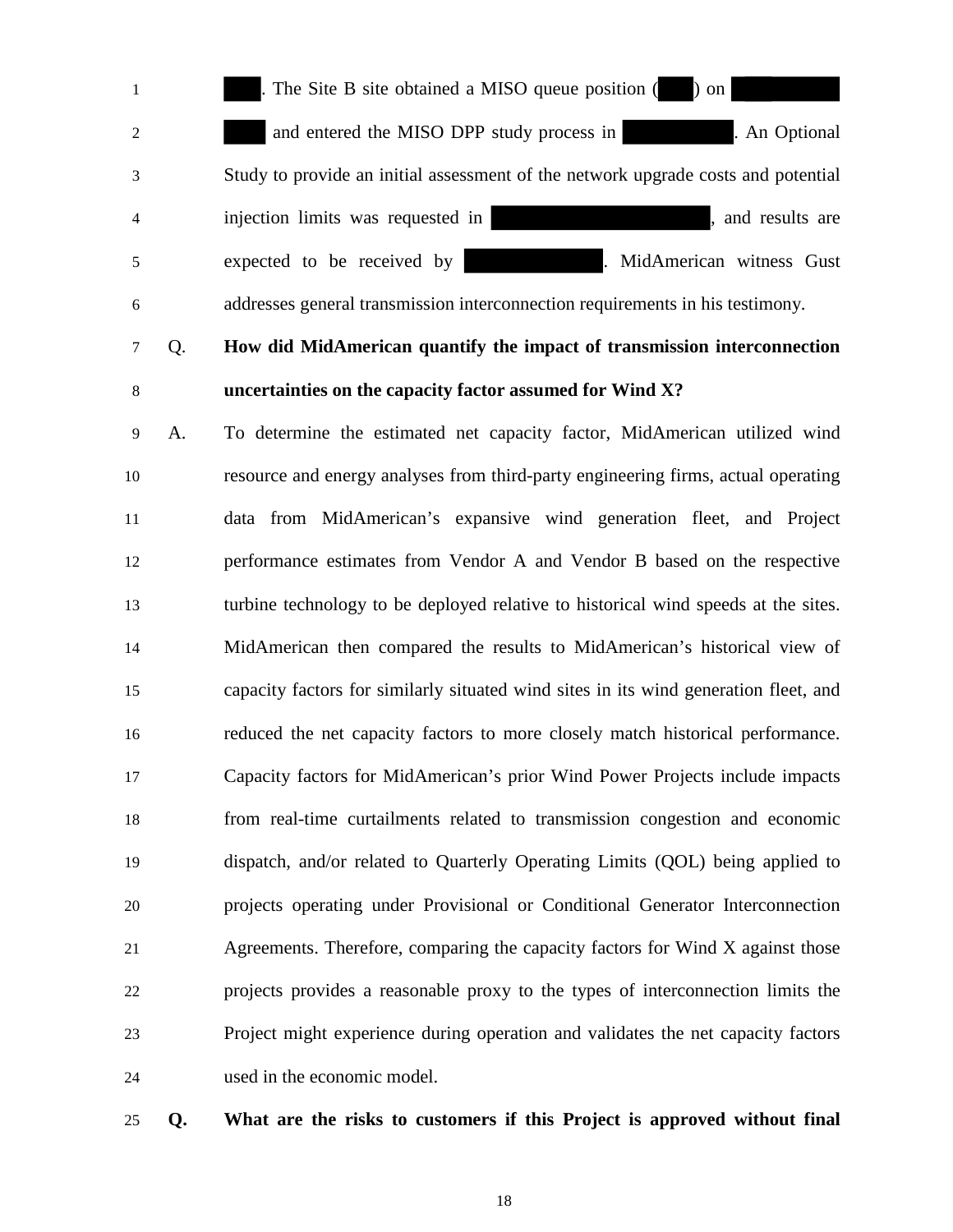# **interconnection studies and approval from MISO, and how will MidAmerican manage/mitigate the risks?**

3 A. Board approval of Wind X, prior to final interconnection studies and execution of 4 final interconnection agreements with MISO, does not present a significant or 5 unique risk to customers. Final System Impact Studies and final Generator 6 Interconnection Agreements are still pending for several Wind VII, Wind VIII 7 and Wind IX sites that were previously approved by the Board, the majority of 8 which have been operating under Provisional or Conditional Generator 9 Interconnection Agreements dating back to 2011, without any significant impacts to operations or generation output.

 MISO has an established interconnection process, which allows generators to interconnect to the grid prior to final studies and interconnection agreements being completed through their Provisional Generator Interconnection Agreement process. While all generators are subject to potential curtailment in real-time, generators operating under Provisional or Conditional Generator Interconnection Agreements also are subject to QOL reviews until such time as all final studies and any identified network system upgrades are completed to determine if curtailments of service on a quarterly basis are necessary to maintain system reliability.

 Also, if the results of the studies that I discuss immediately below indicate costs and upgrades are prohibitive to advance the Project and deliver the customer benefits, MidAmerican will have the ability to reassess Wind X prior to incurring the significant additional costs related to the turbine supply agreements. In addition, as mentioned previously in my testimony, MidAmerican has included mechanism in its arrangement with Developer to help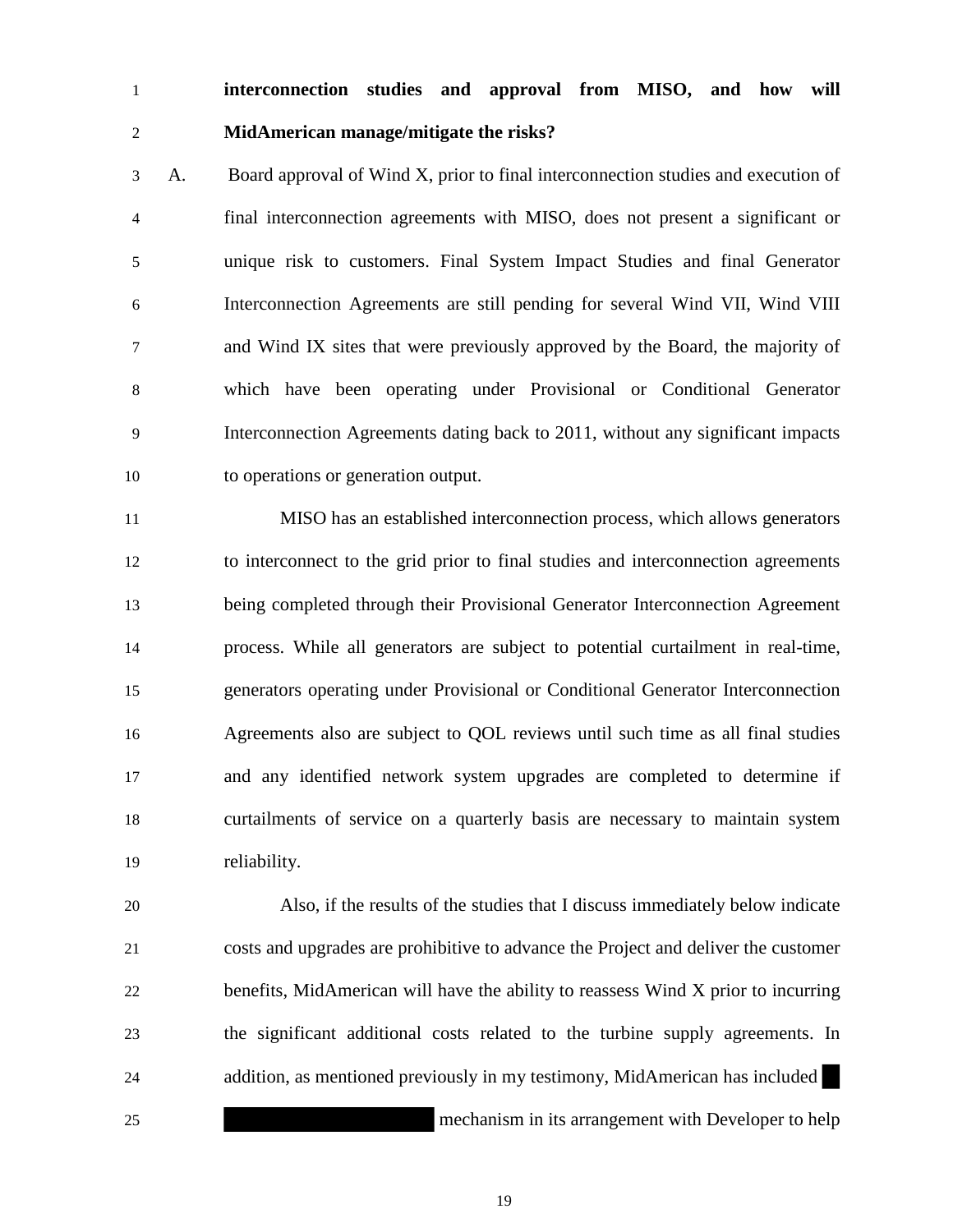1 mitigate any potential cost impacts.

2 Optional System Impact Studies and Interconnection Facilities Studies for 3 the Site A and Site B sites are expected to be delivered by MISO prior to 4 2015, which are expected to outline the estimated cost and schedule to 5 complete any initial facility upgrades needed for the Project to connect and 6 operate under a Provisional Generator Interconnection Agreement. Once those 7 studies are complete, MidAmerican will request negotiations commence for the 8 Provisional Generator Interconnection Agreement, which are expected to 9 conclude by , allowing the Project to connect and operate until such time as the final studies are complete and any additional network upgrades, if any, are in service – at which point the Site A and Site B sites will transition to a standard Generator Interconnection Agreement. **Q. What is the basis for the cost estimate for substation and transmission costs in the economic model? A.** MidAmerican includes two cost components for the substation and transmission items in the model. First, MidAmerican includes costs for the on-site substation. This is often referred to as the collector system substation where the Project collector lines aggregate and connect to the transmission system. These costs are based on MidAmerican's actual costs generally experienced for similarly sized sites as those targeted for Wind X. Second, MidAmerican includes additional substation and transmission costs for facilities located downstream of the collector system substation. The costs for this component are based on the estimates from Wind VIII, and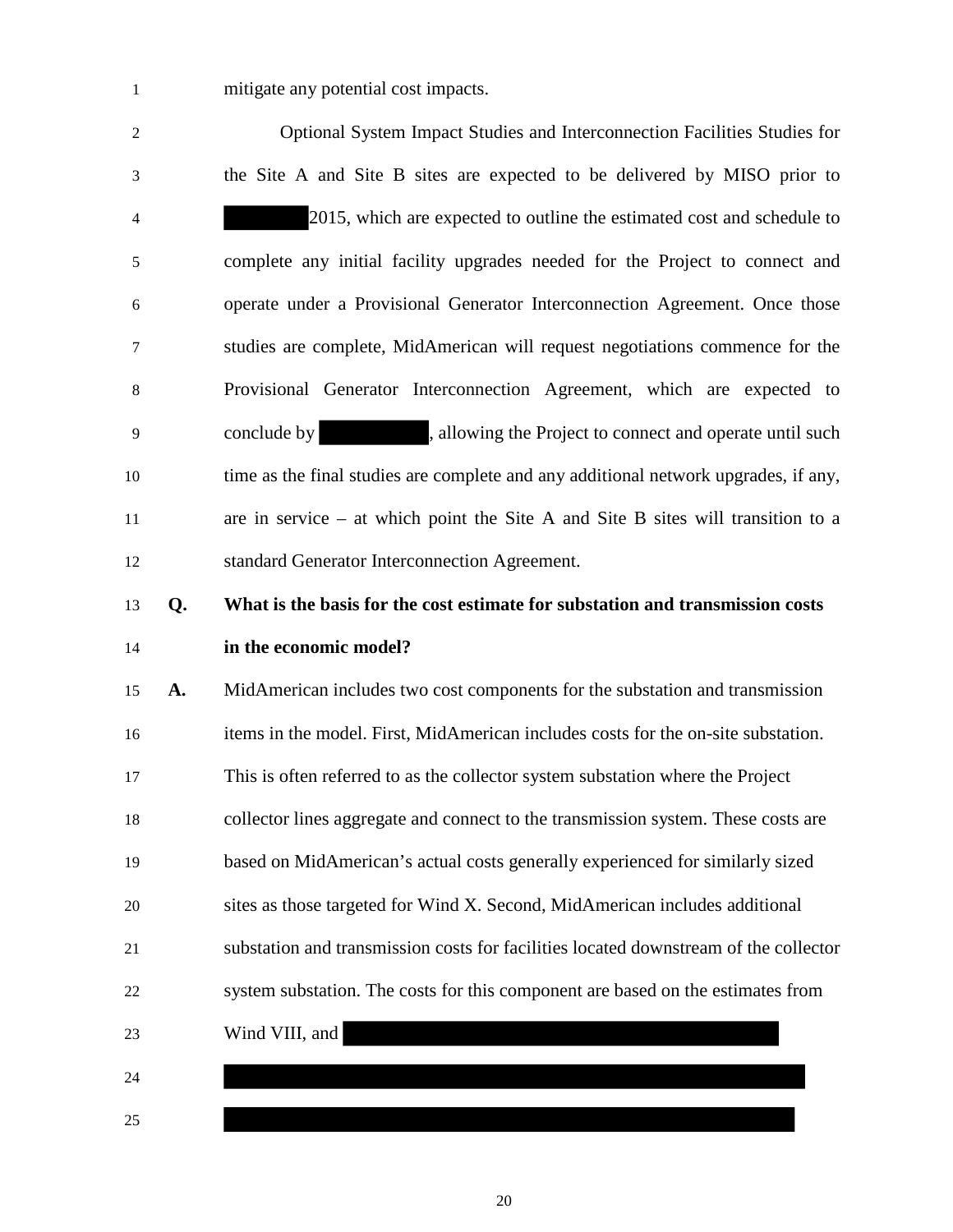1 . Wind VIII's estimated costs for this category were roughly \$ /kW; 2 Wind X is  $\sqrt{kW}$ .

# **Q. Why is MidAmerican requesting ratemaking principles to address wind installations up to 552 MW?**

5 A. MidAmerican believes there is real merit for customers and the Company in 6 having ratemaking principles established for up to 552 MW of new wind 7 generation, with encouraging economics, that will permit MidAmerican to take 8 advantage of sites we believe can be PTC-qualified and constructed before the 9 January 1, 2017 "continuous construction" automatic qualification deadline. Having established ratemaking principles for this increment of new wind generation will permit MidAmerican to add meaningful new, renewable energy resources that we expect to be delivered at no net cost impact to customers, while delivering the other benefits I discussed in my testimony.

### **Facility Description (41.3(1)"c")**

# **Q. Please provide a general description of Wind X including a description of the principal characteristics of the facilities.**

 A. The source of electric generation for Wind X will be wind-driven turbines. Depending on the outcome of MISO interconnection studies, Wind X has the potential to reduce MidAmerican's projected capacity deficits by an amount that is currently unknown but that MISO practices suggest will be upwards of 13.7% of total nameplate capacity (or 75 MW), as covered in the testimony of MidAmerican witness Hammer.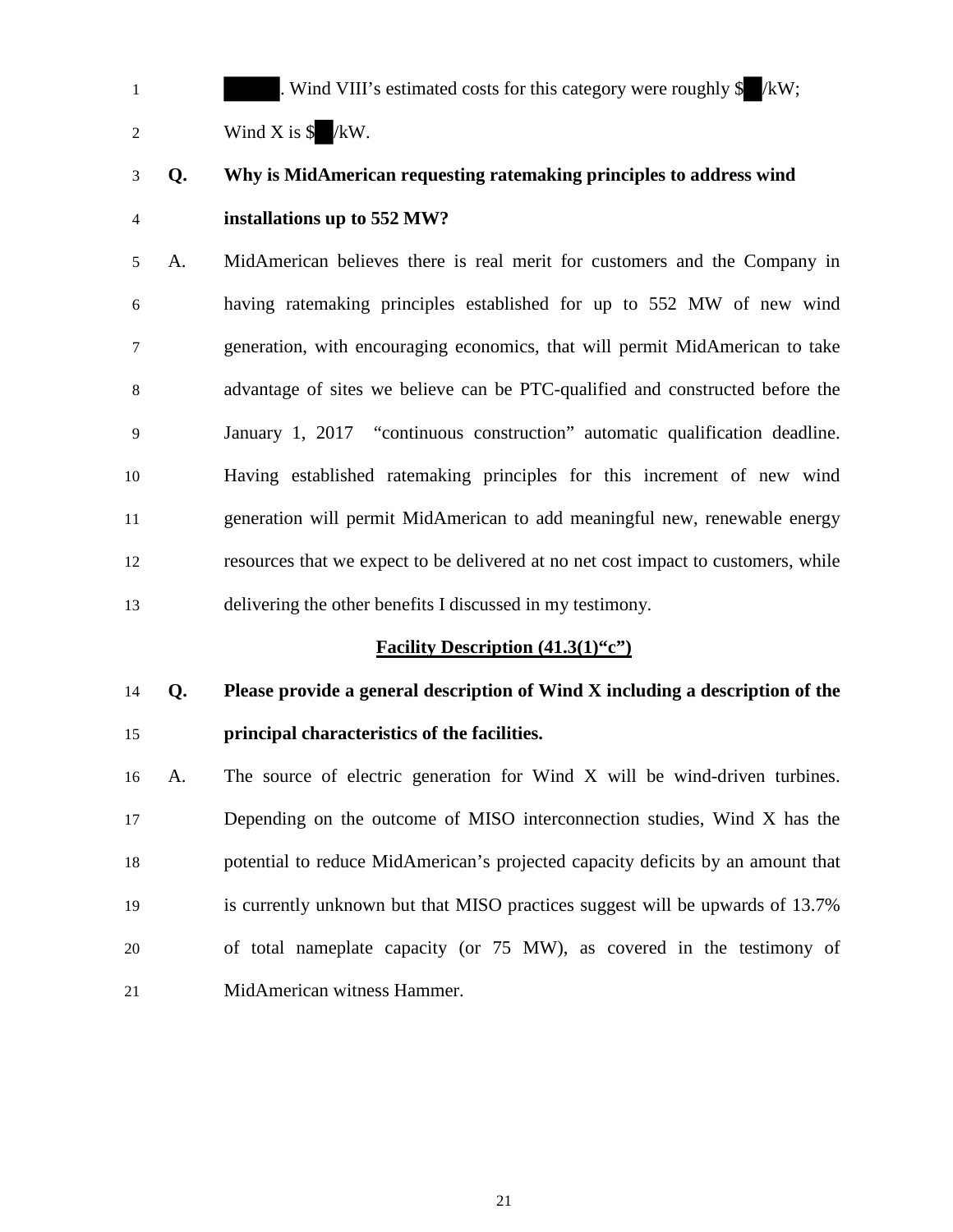Each wind turbine unit will include a wind turbine (with tower, nacelle<sup>[10](#page-21-0)</sup>, 2 and three blades) and a step-up transformer. The actual turbine size and the 3 number of installed units will depend on overall project economics and turbine 4 suitability, but units manufactured by Vendor A, ranging between MW 5 to MW, are expected to be installed at the Site A site, and units 6 manufactured by Vendor B ranging between MW to MW are expected to 7 be installed at the Site B site. Each wind turbine will be connected to an electrical 8 collection system. The electrical collection system gathers the electrical 9 generation on gathering lines each of which individually collects less than 25 10 MW. The gathering lines will be connected to a project substation where the 11 electricity is stepped up to a transmission voltage and enters the transmission grid.

 The operation of the proposed facilities, equipment rating, and a general forecast of the usage of Wind X is described further in my testimony below. It is expected that approximate annual site capacity factors will be between 40% and 43% for the Project sites depending on the final turbine layout, which could slightly positively or negatively impact the estimated capacity factor due to potential interference between the turbines if less than the optimal spacing or siting is achieved (e.g. lower elevation than expected at certain turbine locations).

 Finally, I would add that MidAmerican is committed to using good engineering practices in its construction, maintenance and operation of Wind X. MidAmerican will follow the applicable provisions in the publications listed below as standards of accepted good practice, along with other applicable codes and standards, unless otherwise ordered by the Board: (a) Iowa Electrical Safety

<span id="page-21-0"></span> $10<sup>10</sup>$  A "nacelle" is the enclosure on top of the tower which houses the main shaft, gearbox, generator, and "up tower" control systems.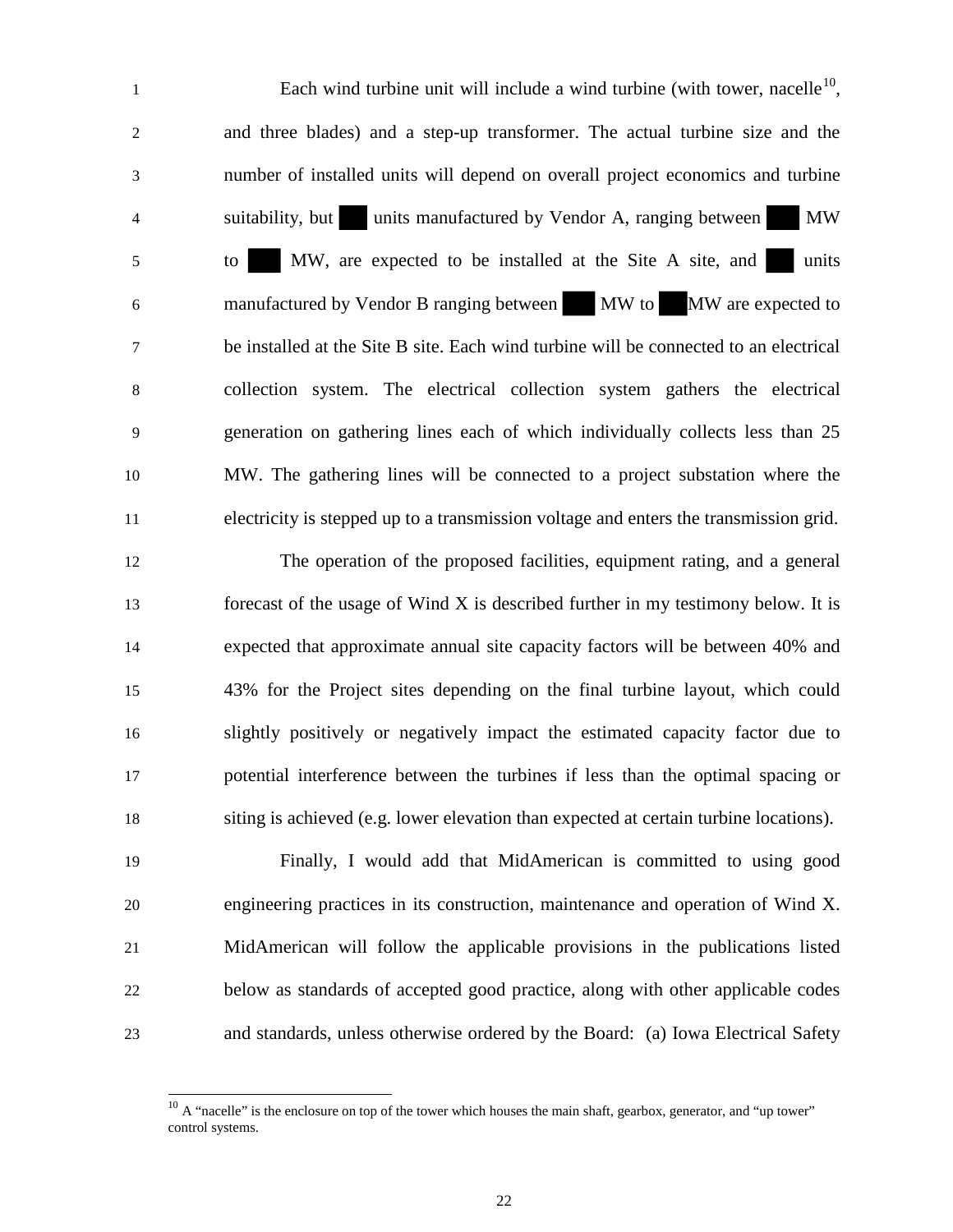| $\mathbf{1}$   |    | Code, as defined in 199 IAC 25; (b) National Electrical Code, as defined in 199      |
|----------------|----|--------------------------------------------------------------------------------------|
| $\overline{2}$ |    | IAC 25; and (c) National Electric Safety Code (2007).                                |
|                |    | <b>Raw Materials Used and Wastes Created (41.3(1)"d")</b>                            |
| 3              | Q. | What raw materials will be used by the proposed facility to produce                  |
| 4              |    | electricity?                                                                         |
| 5              | A. | There will be no principal raw materials used to produce electricity at Wind X       |
| 6              |    | sites. This is the same as for the prior Wind Power Projects.                        |
| 7              | Q. | Please describe the wastes created in the production process.                        |
| 8              | A. | There will be chemicals used for cleaning of equipment and buildings. Wind X         |
| 9              |    | will be no different than prior Wind Power Projects, and similar to those projects   |
| 10             |    | Wind X is likely to use a variety of materials including: lubricating and insulating |
| 11             |    | oils and greases in various closed systems such as power transformers and            |
| 12             |    | rotating machinery; degreasing agents and solvents for cleaning and maintenance      |
| 13             |    | of equipment; and office and janitorial supplies incidental to operations. All such  |
| 14             |    | materials will be used in accordance with all applicable laws and regulations, and   |
| 15             |    | spent lubricants, degreasers and solvents will be collected and recycled in          |
| 16             |    | accordance with applicable regulations and laws.                                     |
| 17             | Q. | What are the annual expected sulfur dioxide, carbon dioxide and nitrogen             |
| 18             |    | oxide emissions from the facility, and your plan for acquiring allowances to         |

# **offset the emissions?**

 A. Wind X is expected to have no air emission or wastewater effluent discharges. The facilities will have no need for sulfur dioxide, carbon dioxide or nitrogen oxide emission offsets since they will generate no sulfur dioxide, carbon dioxide or nitrogen oxide emissions.

**Q. Please describe all transportation facilities that are available to serve the**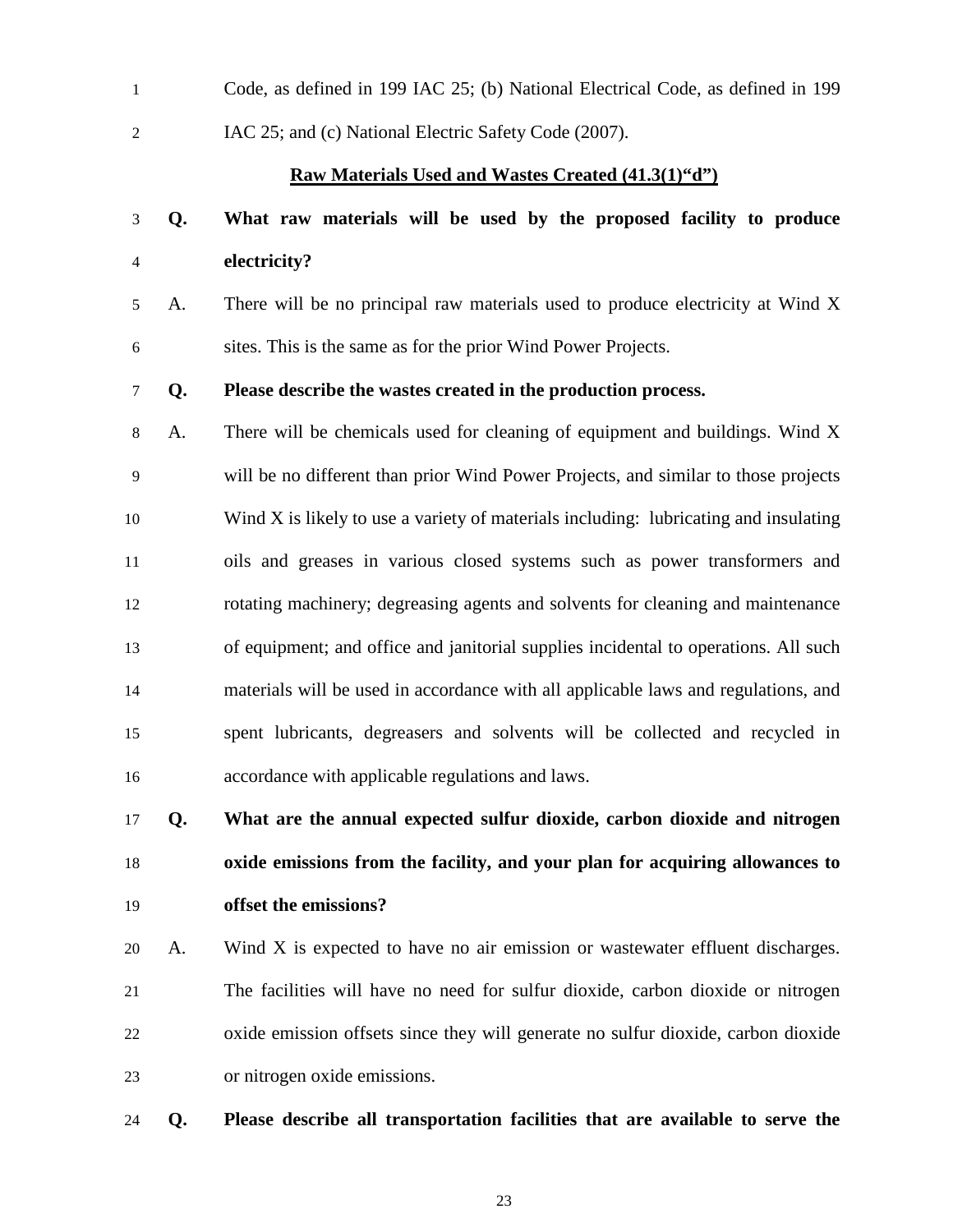# **proposed facility and any additional facilities that will be needed to deliver materials and remove wastes.**

3 A. It is anticipated that existing transportation facilities will be adequate to serve the 4 construction and operation of Wind X just as existing transportation facilities 5 supported construction and operation activities for the prior Wind Power Projects. 6 The transportation facilities available to serve the proposed Wind X project are 7 likely to include existing harbors, railroads, interstate, state, and local highways, 8 and local street and road systems. Temporary and/or permanent private access 9 roads and, in certain cases, public road improvements will be constructed at or near the Wind X sites where necessary to provide access from public roads to the wind turbine locations. The existing interstate, state, and local highways and local street and road systems will be used for operations, maintenance and waste disposal transportation as well.

### **Financial & Contractual Commitments (41.3(1)"e")**

# **Q. Please describe all financial and other contractual commitments undertaken or planned to be undertaken with respect to the proposed facilities.**

- A. Contracts required for developing and constructing the Wind X sites are or will be (some are completed; some are not) similar in nature to those utilized for the prior Wind Power Projects and will include two site acquisition agreements, two turbine supply agreements, a BOP construction contract(s), and two generator interconnection agreements.
- Contracts required to operate the Wind X sites are similar in nature to those utilized for the prior Wind Power Projects and will include service and maintenance, spare parts, land lease, and road maintenance agreements.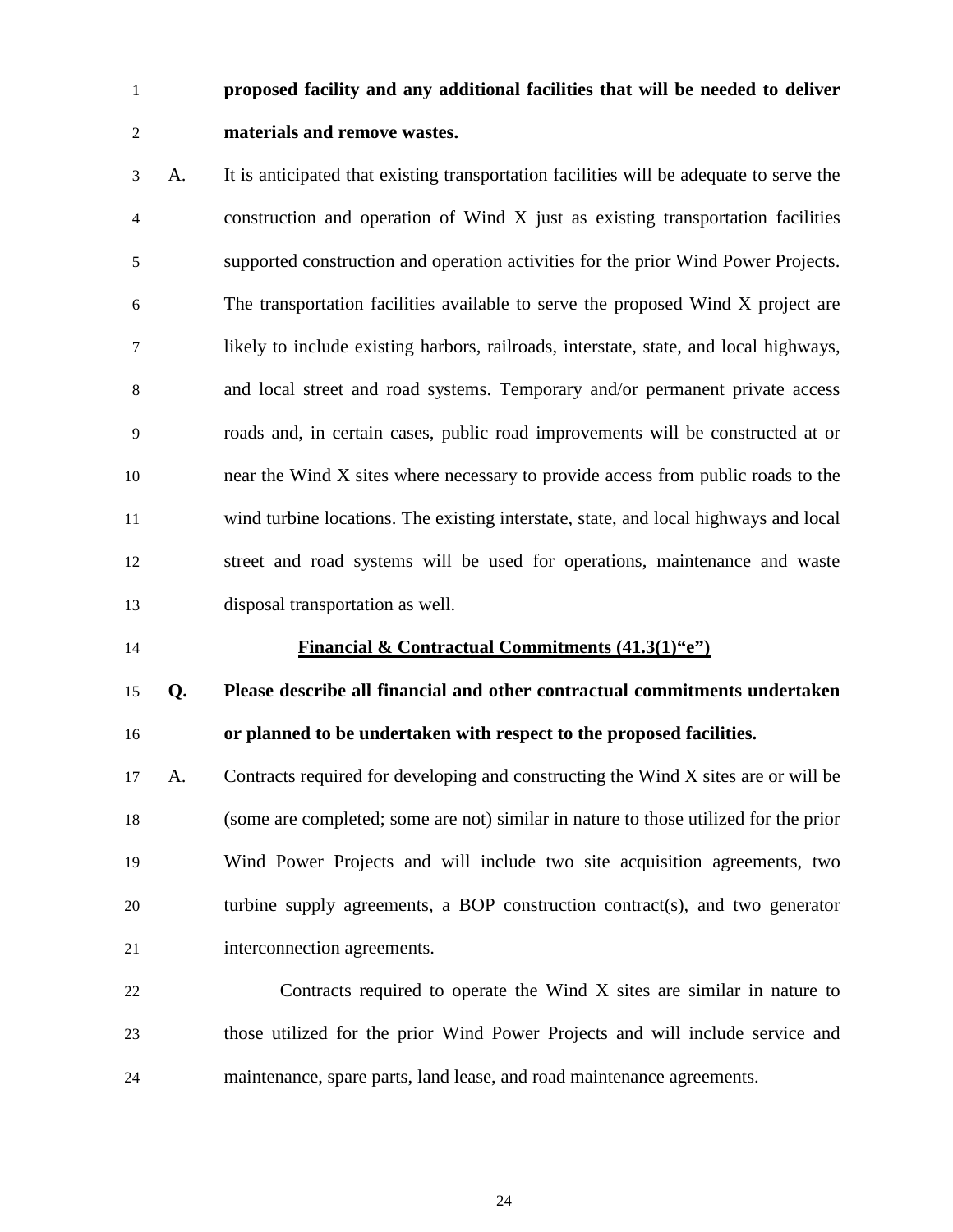1 Procurement of services and supplies needed for the operation and 2 maintenance of the Wind X sites were or will be completed in accordance with 3 MidAmerican's policies and procedures and in conjunction with MidAmerican's 4 other generating units in an attempt to obtain cost savings from larger quantity 5 purchases. MidAmerican will own and operate 100% of Wind X.

6 At the time of this filing, approximately of the estimated project cost 7 has been contractually fixed or negotiated to the point where no significant 8 changes are expected (i.e., the turbine supply contracts and the Developers 9 contracts). Approximately of Project costs have not been discussed with 10 suppliers (e.g. substation equipment costs, balance of plant costs, etc.) or 11 determined by MISO, but have been estimated based on past experience.

 These remaining supplier costs, landowner easements and miscellaneous costs are believed to be accurately estimated to within +/- 3% based on historical references, and the network upgrade costs are believed to have an estimate accuracy of +/- 75% based on a preliminary assessment of the potential network upgrade cost ranges.

17 Representing these estimates in dollar figures, approximately \$ of estimated Project costs are fixed contractually or believed to be fixed contractually without significant change; approximately \$ of estimated Project costs are believed to be accurate within +/- 3% (potential variance of 21 approximately \$ ); and approximately \$ in estimated network upgrade costs are believed to be accurate within +/- 75% (potential variance of approximately \$ ). This results in a total potential variance from the estimated Project costs, included in the economic model, of approximately 25 \$ . Having built the largest portfolio of utility owned wind generation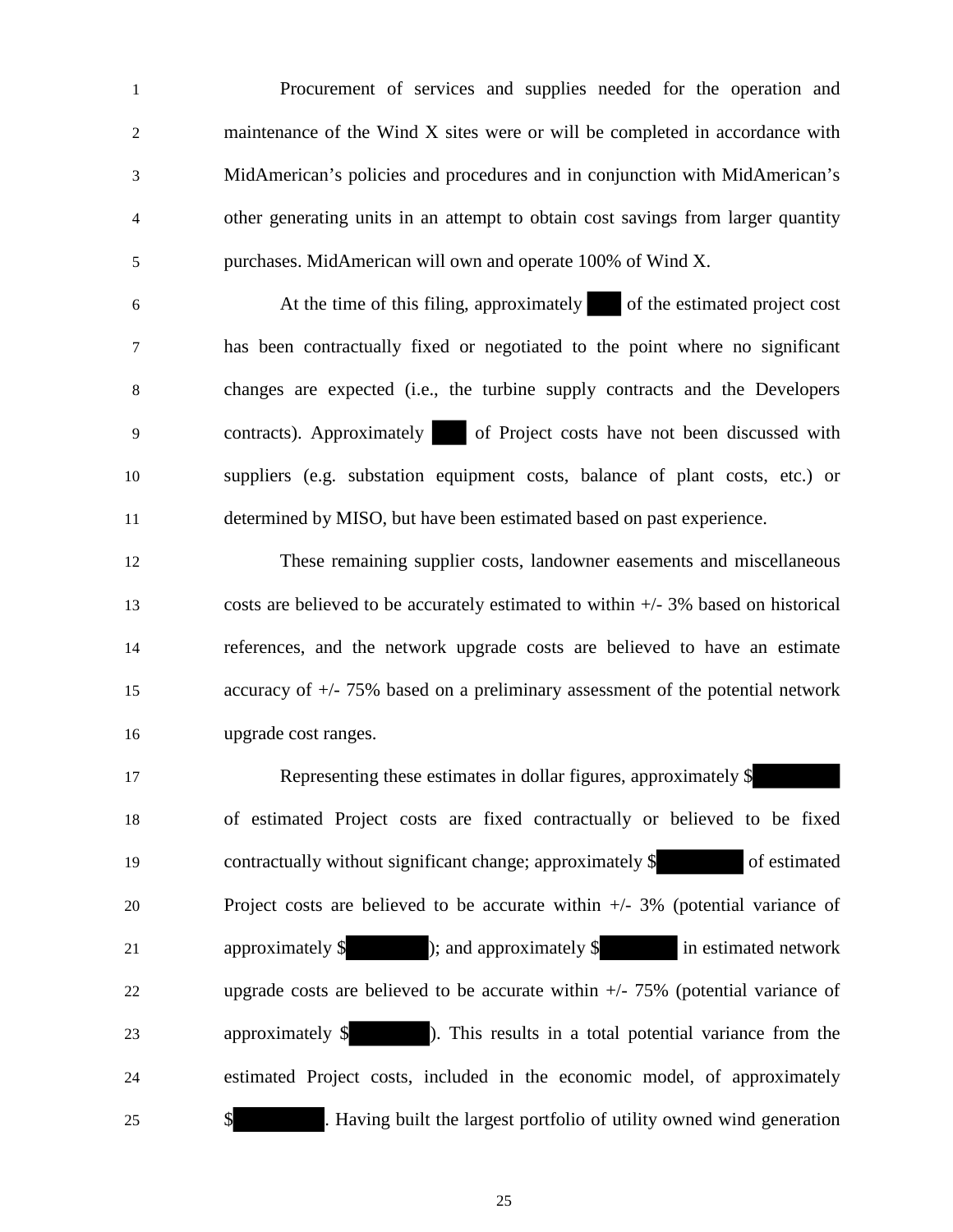1 in the country, MidAmerican draws upon its considerable experience in making 2 these estimates. I discuss how these values compare to the requested Project cost 3 cap in the following testimony.

# **Q**. **Are the turbine prices and developer fees included for Wind X higher or lower than Wind IX?**

6 A. Turbine prices for Wind X on a weighted cost basis are  $\frac{1}{2}$  /kW, which is 7 approximately \$ /kW than turbine prices included in Wind IX and 8 approximately \$ /kW than turbine prices included for Wind VIII.

9 Please note that turbine prices are not fungible and are dependent on many factors including how risks are appropriated to the parties through the terms and conditions in the agreement, the scope and scale of the pending project, the location of the project, transportation costs, equipment type and any enhancements required (cold weather, reactive power capability, etc.), the credibility of the purchaser both financially and its ability to execute projects, leverage of other pending business opportunities, manufacturers' supply and customers' demand fundamentals, and whether other similarly evaluated suppliers have capacity to fulfill the potential order under the requested terms. In addition, only a fraction of the announced turbine supply transactions have publicly revealed pricing data, making it even more difficult to come up with a statistically valid number of data points to accurately compare MidAmerican's success procuring turbines against the general market or if prices in the near or distant future will be lower or higher than MidAmerican's turbine costs for Wind X.

 In addition, I reviewed the report titled, "2013 Wind Technologies Market Report" issued by the U.S. Department of Energy, Office of Energy Efficiency and Renewable Energy, that was dated August 2014 – this is the latest available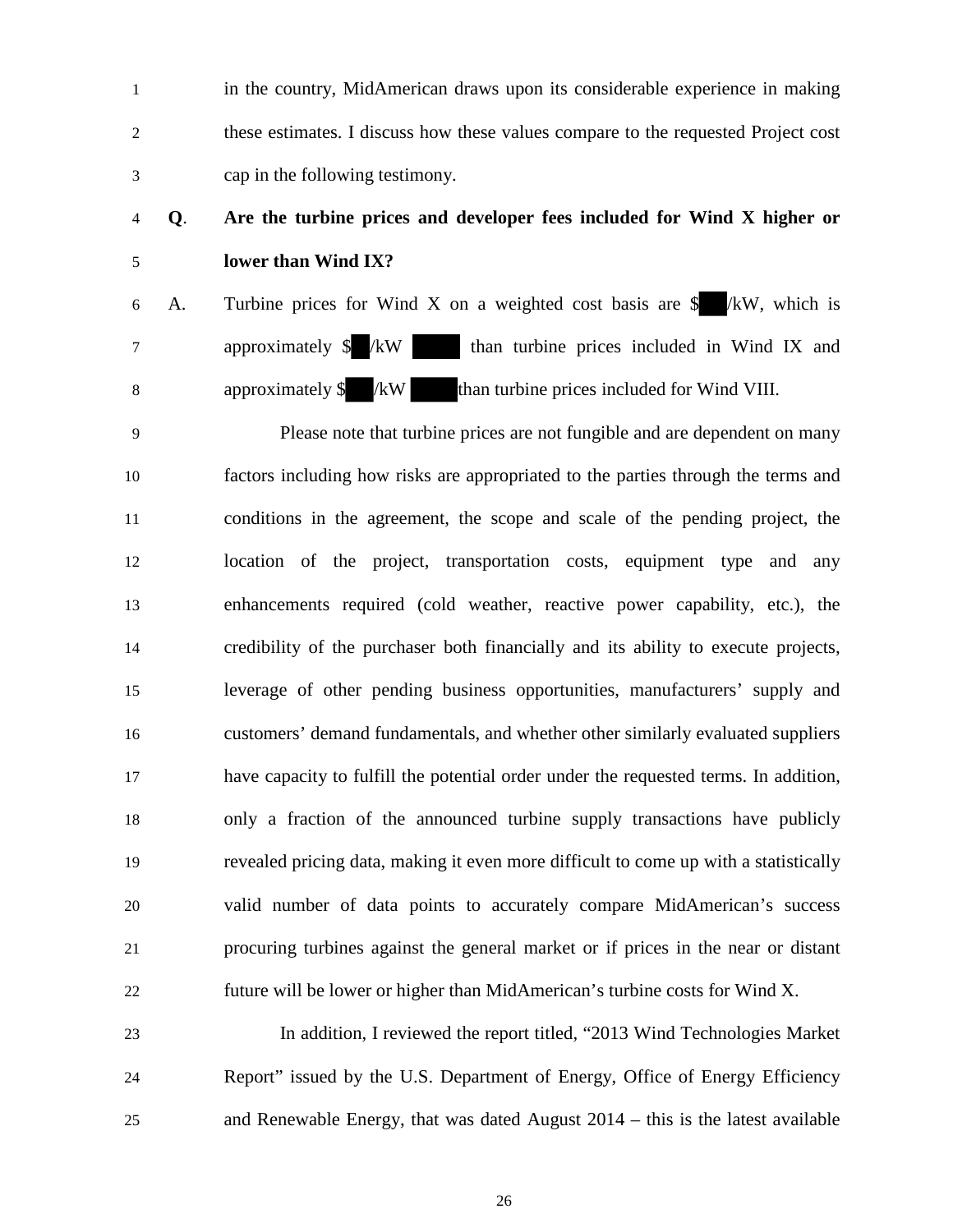1 version of this annual report – to try to determine the average installed cost/MW 2 of wind capacity in the Midwest over the last few years. The American Wind 3 Energy Association, National Renewable Energy Laboratory, U.S. Energy 4 Information Administration and the International Energy Agency also were 5 queried but do not maintain this information. The aforementioned report indicates 6 in Figure 42 on page 52 that the "Interior Region" had the lowest capacity-7 weighted average cost per project of \$1,760/kW for installation years 2012-2013, 8 which included 53 projects totaling 4,480 MW. The report went on to indicate 9 that an early sampling from 2014 of 16 projects totaling more than 2 GW that 10 were under construction nationally and anticipated to be complete in 2014 11 suggested that capacity-weighted average installed costs per project were close to 12 \$1,750/kW. MidAmerican's requested cost cap is \$1,638/kW. 13 Fees payable to the Developer are than Wind IX by approximately 14 \$ /kW and \$ /kW than the developer fees for Wind VIII. Differences in 15 pricing are a function of site capacity factors, any 16 and general timing and market the state of the state of the state of the state of the state of the state of the state of the state of the state of the state of the state of the state of the state of the state of the sta 17 conditions. 18 **Q**. **Please explain the relationship between the cost estimate used in the**  19 **economic analysis and the requested cost cap.** 20 A. The estimated investment amount used in Mr. Specketer's economic analysis is 21 \$ /kW and is based on the assumed capital costs determined from executed 22 contracts or estimated prices for development sites, turbine agreements, 23 interconnection and potential network upgrades, balance of plant construction and 24 general other costs, such as environmental studies and general administration. The 25 cost cap calculation is a scenario run against the model assumptions at the capital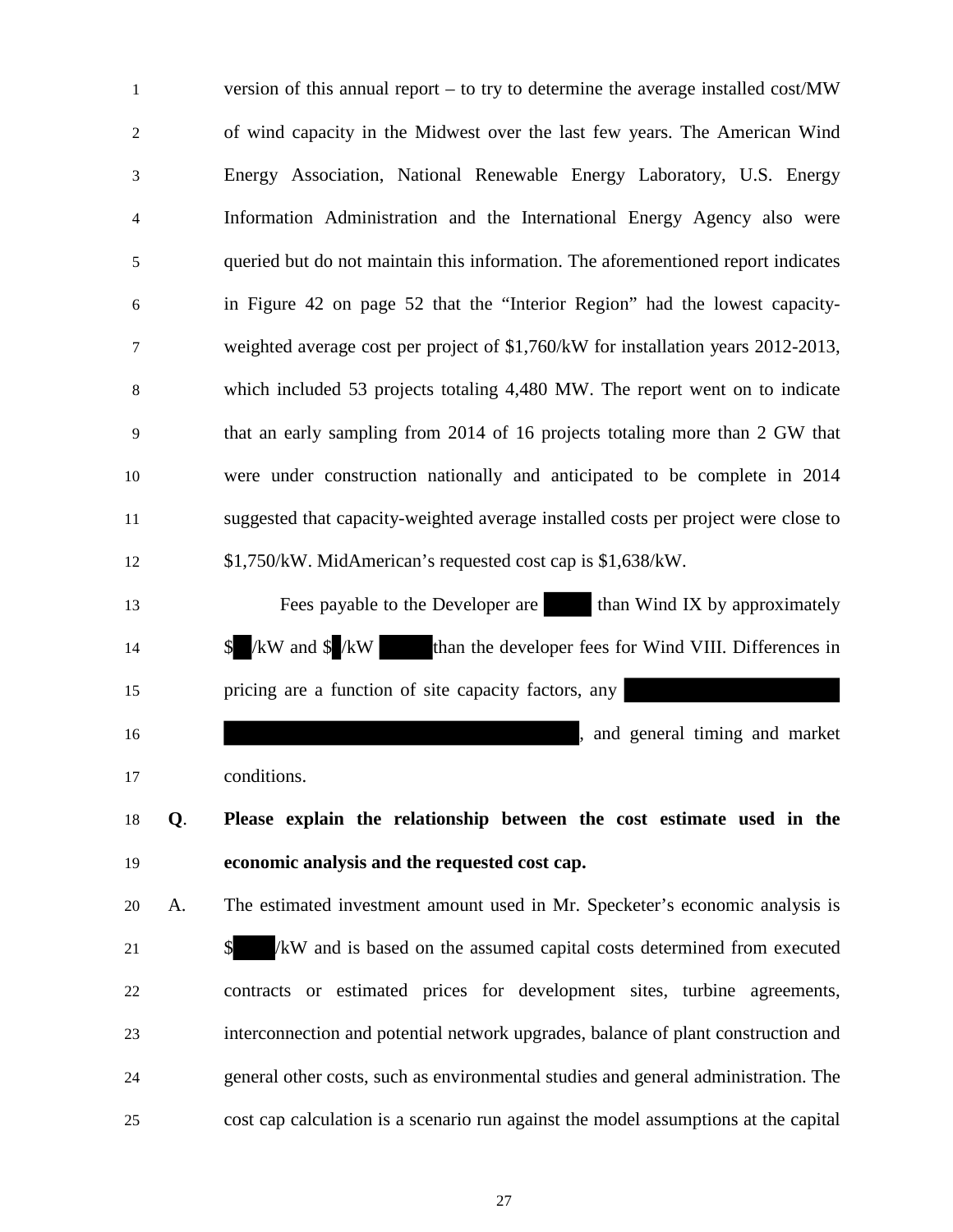1 level where the net benefit of the Project to customers is zero and cost of the 2 Project to customers is net zero. This seems like an appropriate demarcation point 3 since the Project at such a point is being added at no net cost to customers, a fairly 4 attractive proposition.

5 The difference between the estimated investment amount used in the 6 economic analysis and the Project cost cap is \$ per kW, or \$ million, with the Project cost cap being higher by that amount  $(\$1,638$  per kW)<sup>[11](#page-27-0)</sup>.

8 Having margin between the estimated investment and the Project cost cap 9 allows MidAmerican room to pursue this Project and the associated customer benefits even if a later, revised forecast of actual costs exceeds the estimated investment amount, but remains within the cost cap, due to circumstances not expected at the time of the original estimate, including the estimate accuracy for the remaining unfixed costs as discussed earlier in my testimony.

 There are matters that could impact the estimated investment amount, such as balance of plant and interconnection costs, potential weather and supply chain delays, other force majeure conditions, and additional study requirements and any resulting mitigation. Consistent with several prior Iowa Utilities Board approvals of ratemaking principles for MidAmerican wind projects, Wind X would have \$ per kW of margin above the estimated Project cost, which represents the additional cost the Project could incur, after exhausting built in contingency of **\$** per kW, or \$ million, before customers would be impacted. It is not known if and by how much any of the aforementioned potential issues could cause costs to exceed the current estimate, but based on the estimate accuracy

<span id="page-27-0"></span><sup>&</sup>lt;sup>11</sup> The estimated cost in the economic analysis also includes  $\frac{1}{\sqrt{2}}$  million of contingency, providing a total of  $\frac{1}{\sqrt{2}}$ million of headroom to the Project cost cap. This marginally exceeds the remaining estimate variance of \$ million discussed earlier in my testimony.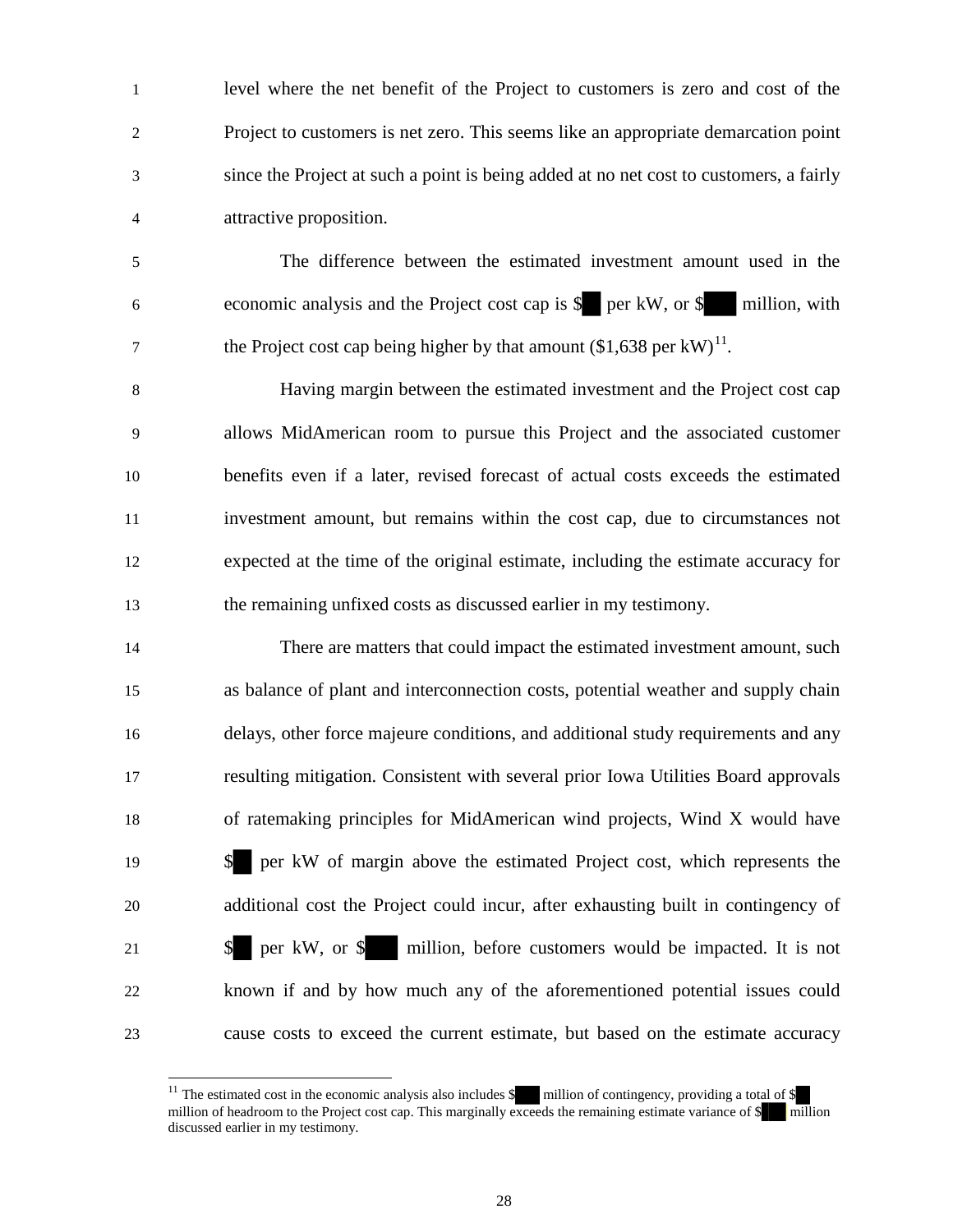1 discussed previously, it is probable the final costs will be very close to the Project 2 cost cap. MidAmerican's goal is to deliver Wind X at the lowest possible cost 3 however.

4 While it would be possible to justify additional wind generation even if 5 there was a small incremental cost to customers, MidAmerican is seeking Iowa 6 Utilities Board approval to add the 552 MW of additional wind generation based 7 upon a Project cost cap that makes it likely, on a present value basis, there will be 8 no net cost to customers associated with the incremental generation.

#### **General Contractor (41.3(1)"g")**

### **Q. Please describe the general contractor.**

 A. MidAmerican will serve as its own general contractor for the Wind X project, but the BOP scope of work will be performed under an engineer-procure-construct ("EPC") arrangement. MidAmerican will negotiate the EPC contract(s) for the BOP work, the contract for the Vendor B turbines, and the contract for purchase of the pad mounted transformers. Thus, MidAmerican will purchase the turbines, and contract with one or more contractors to perform the BOP work. The BOP contractor(s) will be responsible for performing the BOP work, which usually includes procurement of materials for and construction of the access roads, underground electrical collection and fiber optic systems, and turbine foundations; installation of the pad mounted transformers; and erection of the towers and 21 turbines.

### **Plant Operator (41.3(1)"h")**

**Q. Who will operate Wind X?** 

 A. MidAmerican will be the long-term operator of Wind X. MidAmerican will utilize the turbine vendor or third-party service provider(s) for all or a portion of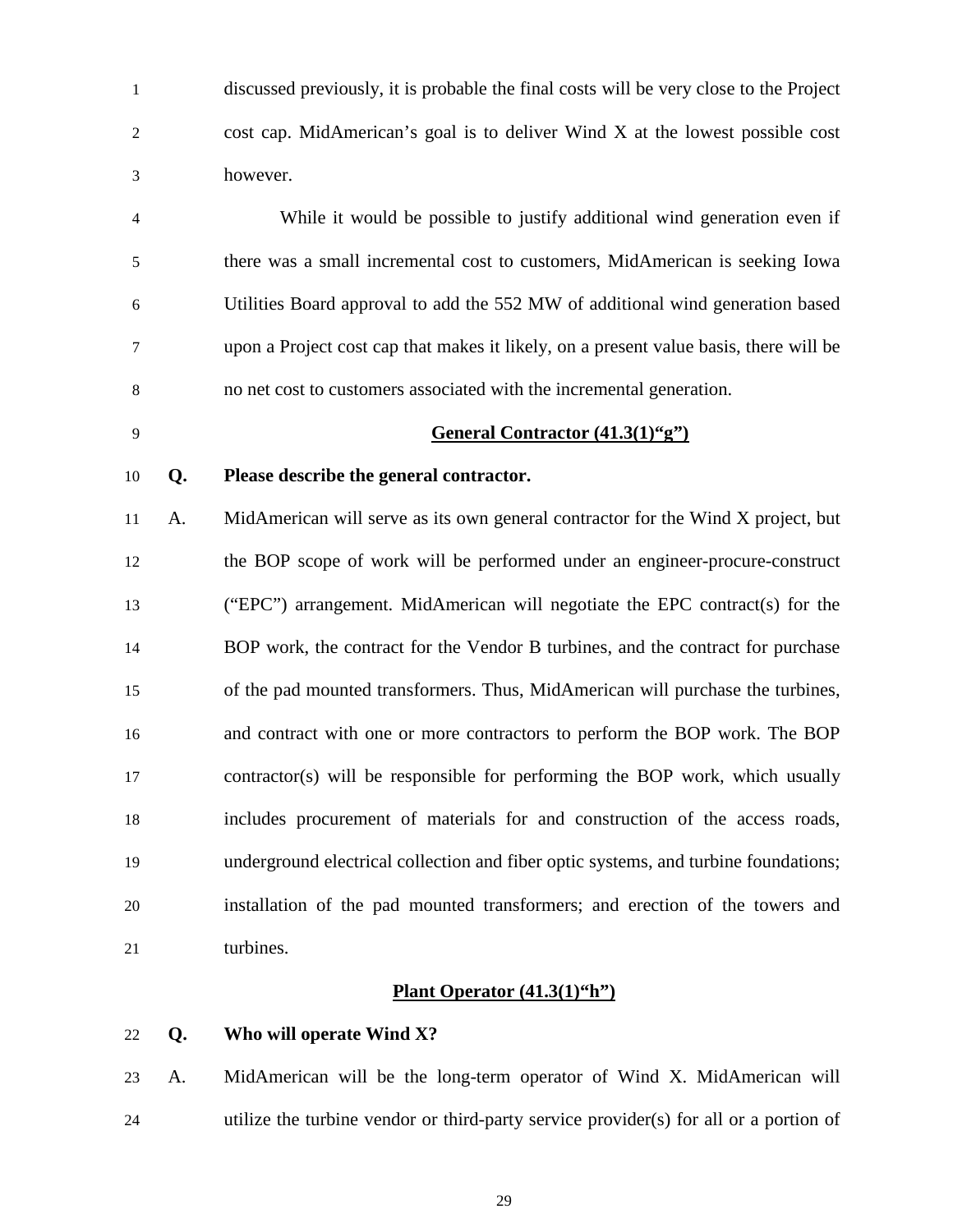1 the service and maintenance requirements of Wind X.

#### **Mitigation of Construction and Operating Risks (41.3(3))**

# **Q. Please describe the contractual standards with which the contractors must comply to mitigate construction risks.**

4 A. As mentioned previously, the specific contracts for developing and constructing 5 Wind X have not all been finalized. However, MidAmerican will use the 6 experience it has accumulated through construction of the prior Wind Power 7 Projects to manage construction risk associated with Wind X by attempting to 8 transfer the risks of wind turbine siting, equipment supply and construction to the 9 developers and contractors performing the work. MidAmerican has or expects to obtain performance guarantees, warranties, indemnities, insurance and other terms and conditions that assign to the developers, turbine suppliers and the BOP contractor(s) appropriate portions of the risks involved with development and construction. Appropriate responsibility will be assigned to the turbine suppliers and BOP contractor(s) to perform the work. The turbine suppliers will or are expected to provide guaranteed delivery and commissioning dates and the BOP contractor(s) are expected to provide guaranteed infrastructure completion dates in order to receive, erect and commission turbines.

 In addition, with respect to the construction of the wind turbines' foundations and towers, MidAmerican intends to make the BOP contractors and turbine suppliers responsible for defects in equipment and workmanship during 21 the warranty period.

**Part of the work for Wind X is similar to work MidAmerican performs**  and contracts for as part of its day-to-day utility business. Installing underground and overhead electrical distribution systems is work that MidAmerican has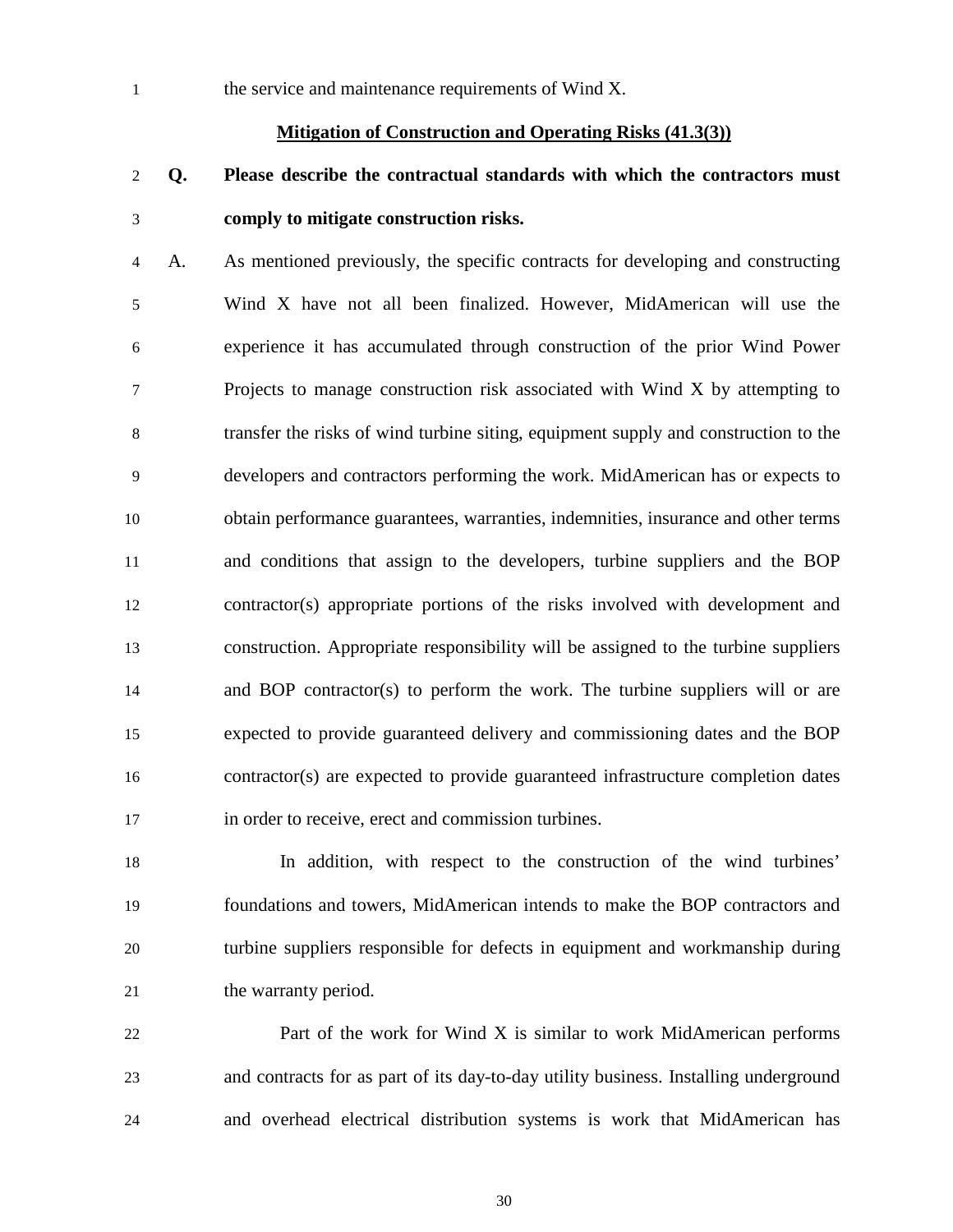1 experience contracting for and doing itself. For these parts of Wind X, 2 MidAmerican would utilize types of contractual and risk mitigation practices 3 similar to what it utilizes in its normal day-to-day activities.

#### **Q. Please continue.**

5 A. MidAmerican expects the developers, turbine suppliers and BOP contractor(s) to 6 agree to completion guarantees such that if the contractor has not completed the 7 project as a whole (or the contractor's part of the work) by a guaranteed date(s), 8 the contractor would be responsible for liquidated damages or subject to breach of 9 agreement remedies afforded under the agreement and applicable law. The warranties to be provided by the turbine suppliers include or are expected to include a warranty that the equipment is new, free from defects in design, materials and workmanship, and that the turbines will meet standard turbine warranty terms. The turbine suppliers and contractors have or are expected to require certain limitation of liability provisions and MidAmerican has or may 15 agree to certain of these limitations. The contracts require or are likely to require that either MidAmerican or the vendor/contractor provide construction all-risk insurance and other commercial general liability insurance. MidAmerican will work with its insurance advisors to attempt to obtain the broadest coverages available at reasonable costs. As in any contractual negotiation, MidAmerican has, or will attempt to, properly balance the goal of transferring to the contractors, vendors and/or insurance carriers as much of the risk of equipment supply and construction as possible, consistent with the goal of obtaining the best overall value.

 MidAmerican will utilize its own employees and may utilize an owner's engineer or other third-party resources to provide oversight of construction of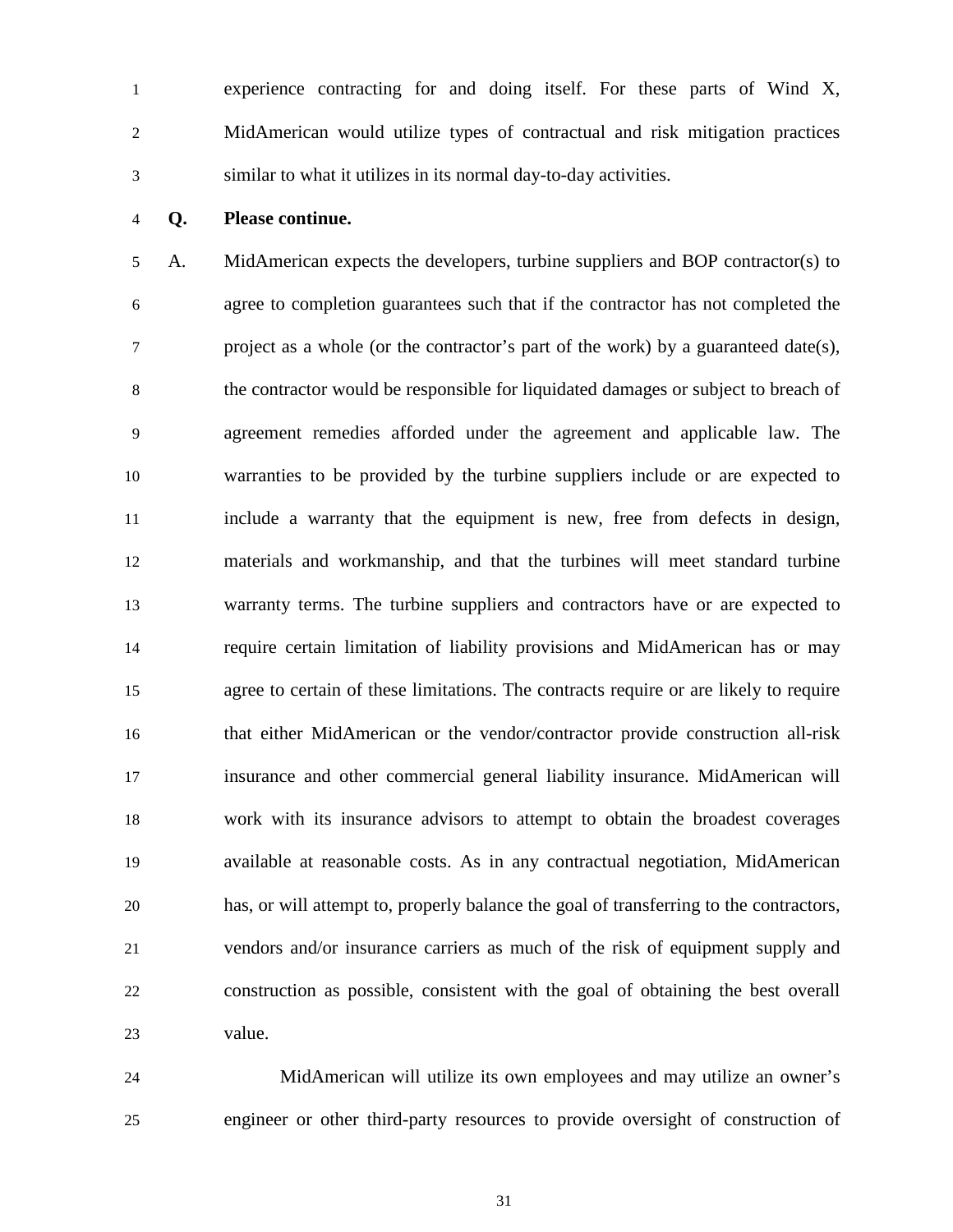1 Wind X. MidAmerican has or will have contractual rights to inspect the work and 2 intends to exercise this right to monitor and evaluate each contractor's work. 3 MidAmerican will have employees and representatives at the site during the 4 construction phase to monitor each contractor's work. MidAmerican requires that 5 before any work is commenced on the Wind X sites, the contractor shall have first 6 provided MidAmerican with a safety program and with a quality assurance 7 program, both of which are required to be approved by MidAmerican. 8 MidAmerican will employ other contract management tools and practices so that 9 it is continually monitoring the contractor's performance (e.g., regular meetings with contractors and written progress reports).

# **Q. Please describe the actions that MidAmerican intends to take to mitigate operational risks.**

 A. MidAmerican will work to minimize operational risk in a number of ways. First, during the procurement, design, development and construction phases of Wind X sites, MidAmerican has or will evaluate the short-term and long-term operational factors for the type and quality of equipment and services that are being proposed. As part of the design of Wind X, MidAmerican expects that the sites and their components would be designed to minimize operational risk while taking into account the economics of such design. In addition, MidAmerican will attempt to negotiate contracts with vendors, contractors, consultants and landowners and obtain permits that minimize potential operational risks and costs. MidAmerican will work to ensure that the actual construction and installation of the facilities complies with the contractual requirements.

24 In the past, MidAmerican contracted with General Electric Company, Mitsubishi Heavy Industries, LTD, Siemens Energy, Inc., and wind project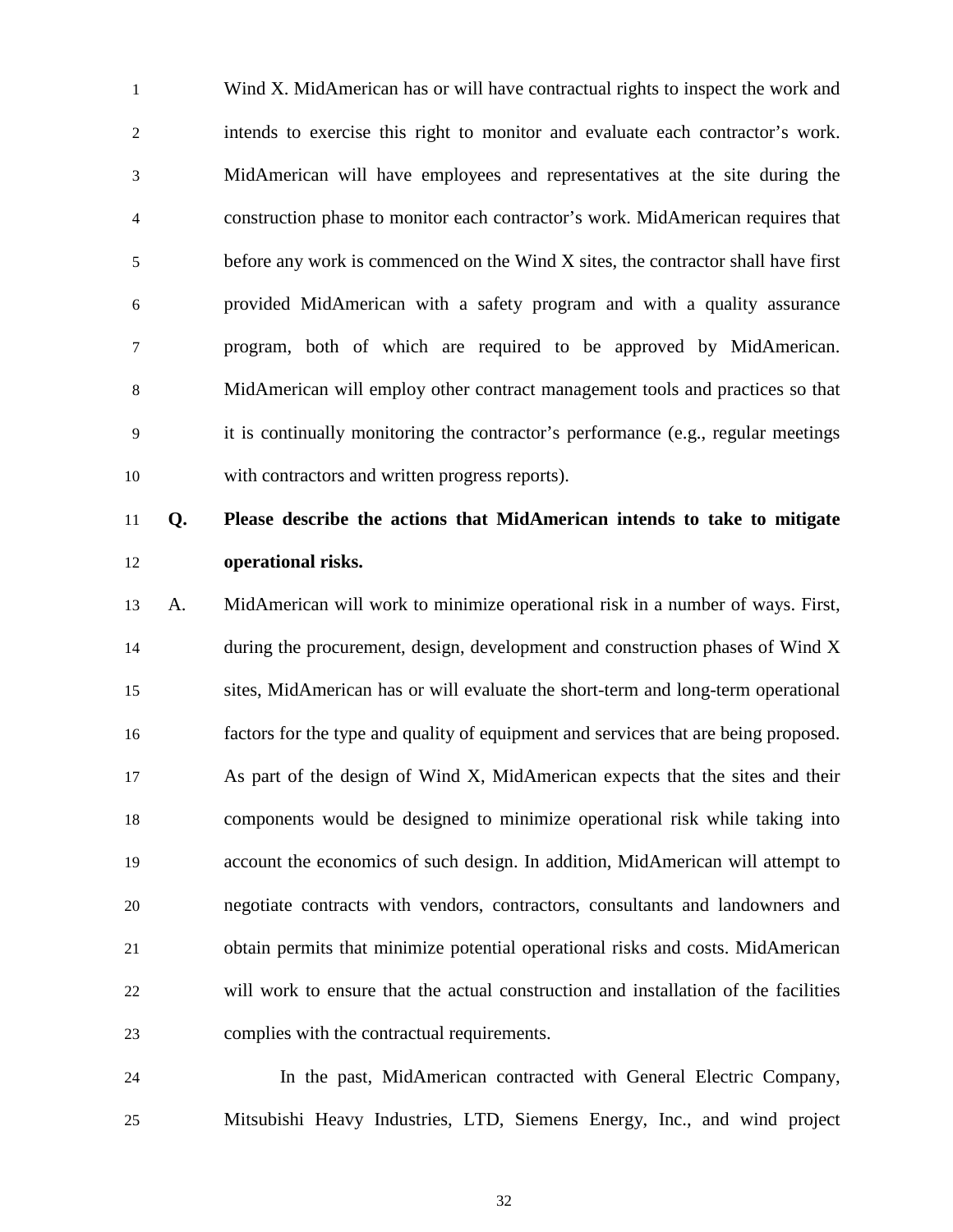1 service and maintenance companies (such as EDF Renewables Service, Inc.), to 2 provide certain services and maintenance for the prior Wind Power Projects. 3 MidAmerican will utilize the turbine suppliers or third-parties for service and 4 maintenance for all of the service and maintenance requirements in connection 5 with Wind X.

#### **Economic Impact (41.3(4)"a")**

# **Q. Please provide information concerning the economic impact of the Wind X sites within Iowa and communities where Wind X may be located.**

8 A. The construction, maintenance and operation of Wind X sites will contribute to 9 the economic development of the state of Iowa in a manner similar to the prior Wind Power Projects, and do so in a way that is consistent with the land use and environmental policies of Iowa. Wind X will also provide construction jobs similar to those that were created during construction of the prior Wind Power Projects. Wind X will generate meaningful local expenditures during construction and these will benefit the economies of the communities located near each Project site. The local and state expenditures associated with installation of 552 MW of wind generation assets could approach \$200 million. The estimated total payroll is expected to approach approximately \$14 million during construction. Additionally, a project of this size is estimated to generate property tax revenues for local tax districts in excess of \$160 million over 30 years. In addition, MidAmerican will be making annual payments to the landowners on whose property the added wind turbines are located. The turbines are expected to be located primarily on agricultural land and, as such, the annual payments will provide another source of income beyond the landowners' farming operations income.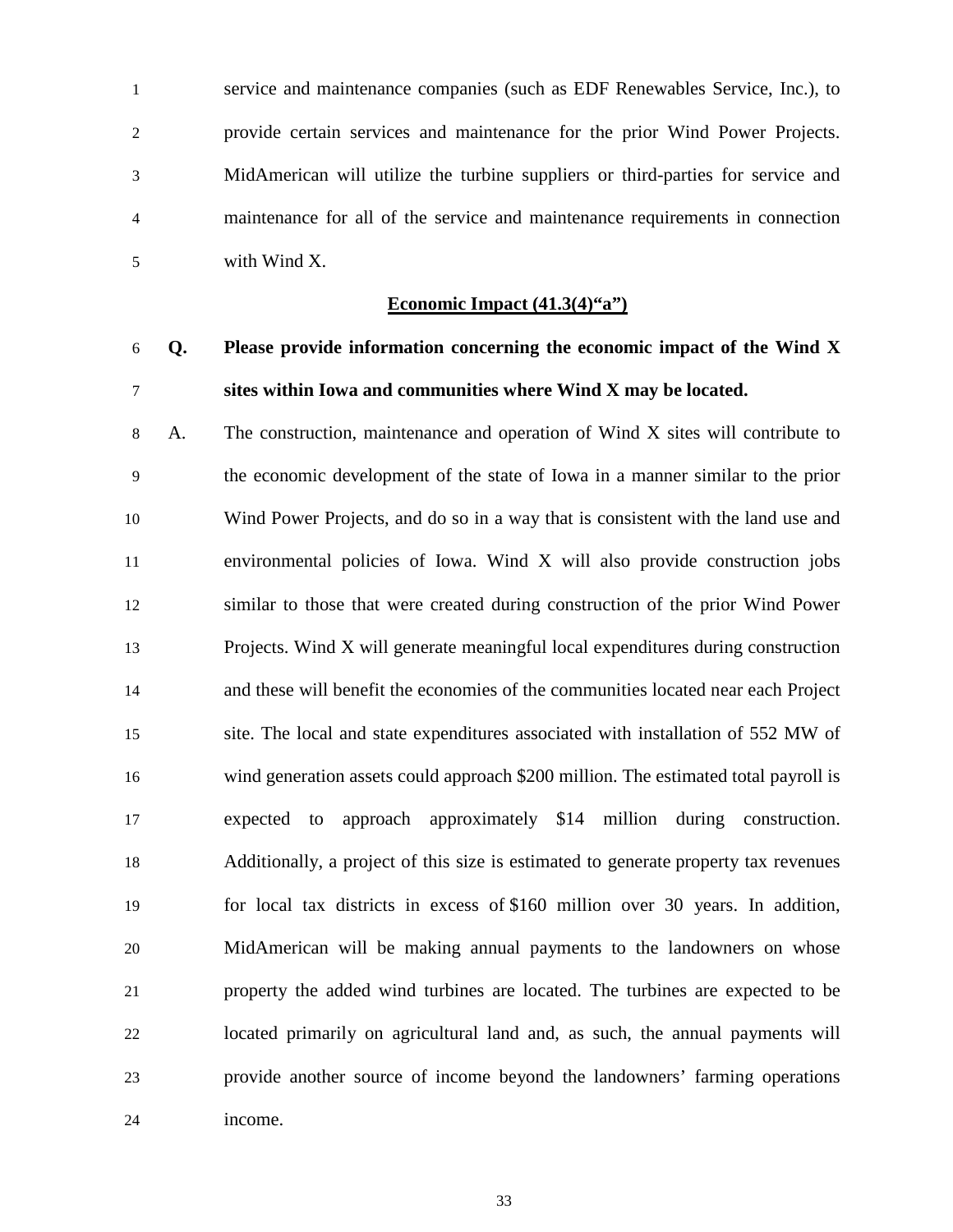#### **Efficiency and Control Technologies (41.3(4)"e")**

**Q. Please compare Wind X with other feasible sources of supply as it relates to efficiency and control technologies.** 

3 A. Wind X compares favorably with other feasible sources of supply relative to 4 efficiency and control technologies. Wind X will consist of wind-driven turbines 5 of proven technology. Wind turbine design and efficiency continue to improve 6 and wind turbines in this size range (i.e., 1.5 MW or larger) are commercially 7 viable and in use throughout the U.S. and abroad. Manufacturers continue to 8 improve turbine control and wind energy capture without significantly increasing 9 cost. Major areas of improvement include blade and rotor aerodynamic designs, utilization of low-weight, high strength materials for blade construction, and improved gearbox design and efficiency. Each turbine will have a control system designed to operate it in the optimal way to produce the most energy from the available wind resource and to avoid and/or minimize situations that could lead to damage to the turbine or create other dangers.

15 Wind X and each turbine will include a modern, state-of-the-art Supervisory Control and Data Acquisition ("SCADA") system. This system will monitor wind conditions, line parameters, and a multitude of individual turbine status and performance indicators, including power output and fault status. MidAmerican will be able to track production, availability, maintenance status, power performance, outages and resets on appropriate turbine faults. MidAmerican will also be able to remotely curtail energy production and perform other turbine shutdown scenarios.

#### **RATEMAKING PRINCIPLES**

**Q. What ratemaking principles does MidAmerican seek to have the Board**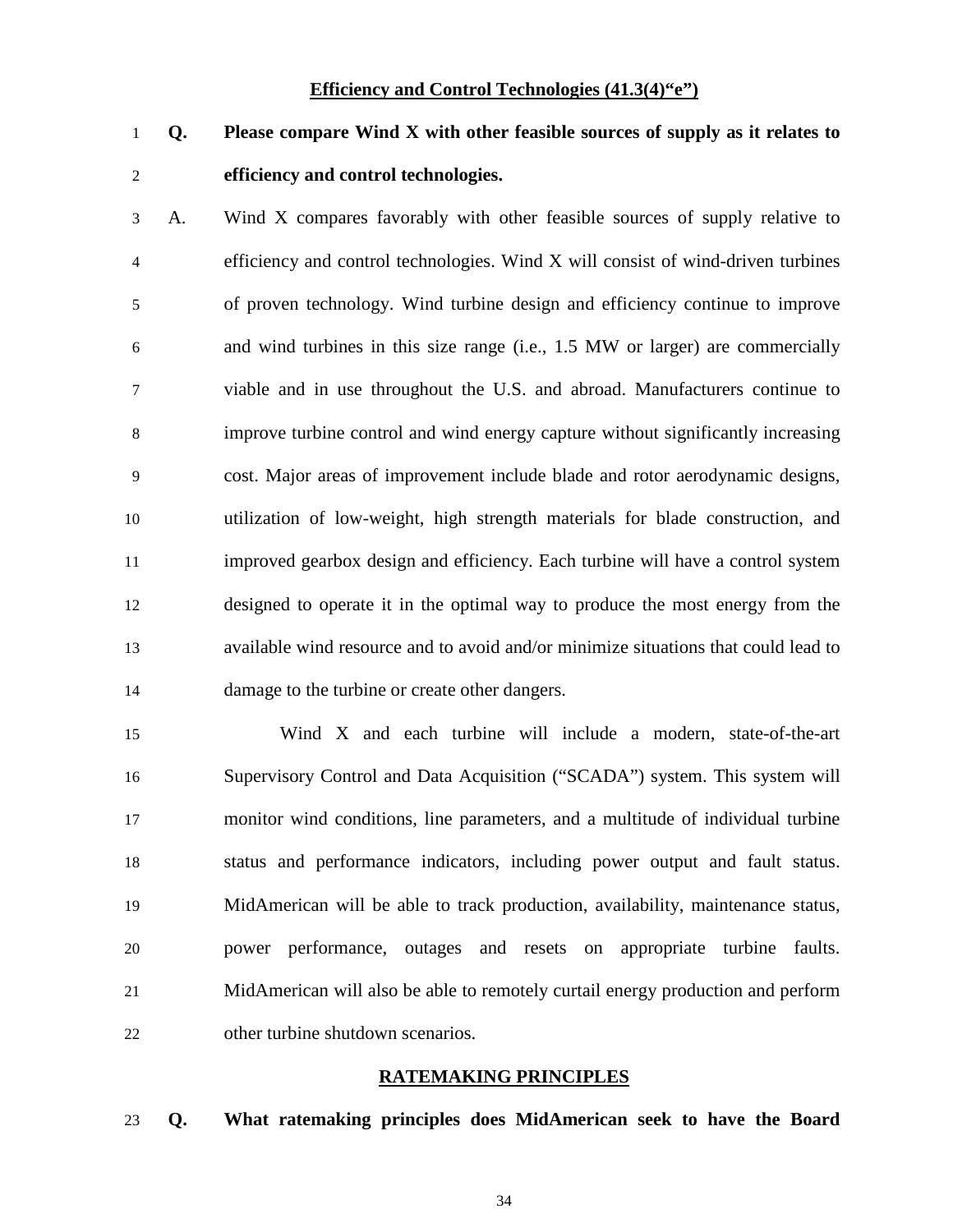### 1 **approve in this docket?**

| $2^{\circ}$    | A. | MidAmerican is asking that the Board exercise the authority granted it by the   |
|----------------|----|---------------------------------------------------------------------------------|
| 3              |    | Iowa Legislature in House File 577, and clarified in House File 659, to approve |
| $\overline{4}$ |    | the Wind X ratemaking principles. The contents of the ratemaking principles     |
| 5              |    | being requested by MidAmerican are set forth in in the testimony offered by the |
| 6              |    | sponsoring witnesses. The following table indicates the name of the MidAmerican |
| 7              |    | witness who supports each ratemaking principle.                                 |

| <b>Section</b> | <b>Topic</b>                           | <b>Witness</b> |
|----------------|----------------------------------------|----------------|
|                |                                        |                |
| 5.1            | Iowa Jurisdictional Allocation         | Specketer      |
| 5.2            | Cost cap                               | Wright         |
| 5.3            | Size Cap                               | Wright         |
| 5.4            | Depreciation                           | Wright         |
| 5.5            | Return on Equity                       | VanderWeide    |
| 5.6            | <b>Cancellation Cost Recovery</b>      | Specketer      |
| 5.7            | Renewable Energy and CO2 Credits, etc. | Specketer      |
| 5.8            | <b>Federal Production Tax Credit</b>   | Specketer      |
| 5.9            | <b>Customer Revenue Credit</b>         | Specketer      |

### 8 **Q. What ratemaking principles are you sponsoring?**

- 9 A. I sponsor three ratemaking principles; those pertaining to the cost cap, size cap
- 10 and depreciation.

### **Cost Cap Ratemaking Principle**

 **Q. What cost cap ratemaking principle is MidAmerican seeking for Wind X?**  A. I am sponsoring the cost cap ratemaking principle, which reads as follows: The cost cap for the Wind X Iowa Project is \$1.638m per MW (including AFUDC) on a Project-wide basis. In the event that actual capital costs are lower than the projected capital costs, rate base shall consist of actual costs. In the event actual capital costs exceed the cost cap, MidAmerican Energy shall be required to establish the prudence and reasonableness of such excess before it can be included in rates. 20 Under the cost cap principle, MidAmerican's proposed ratemaking principles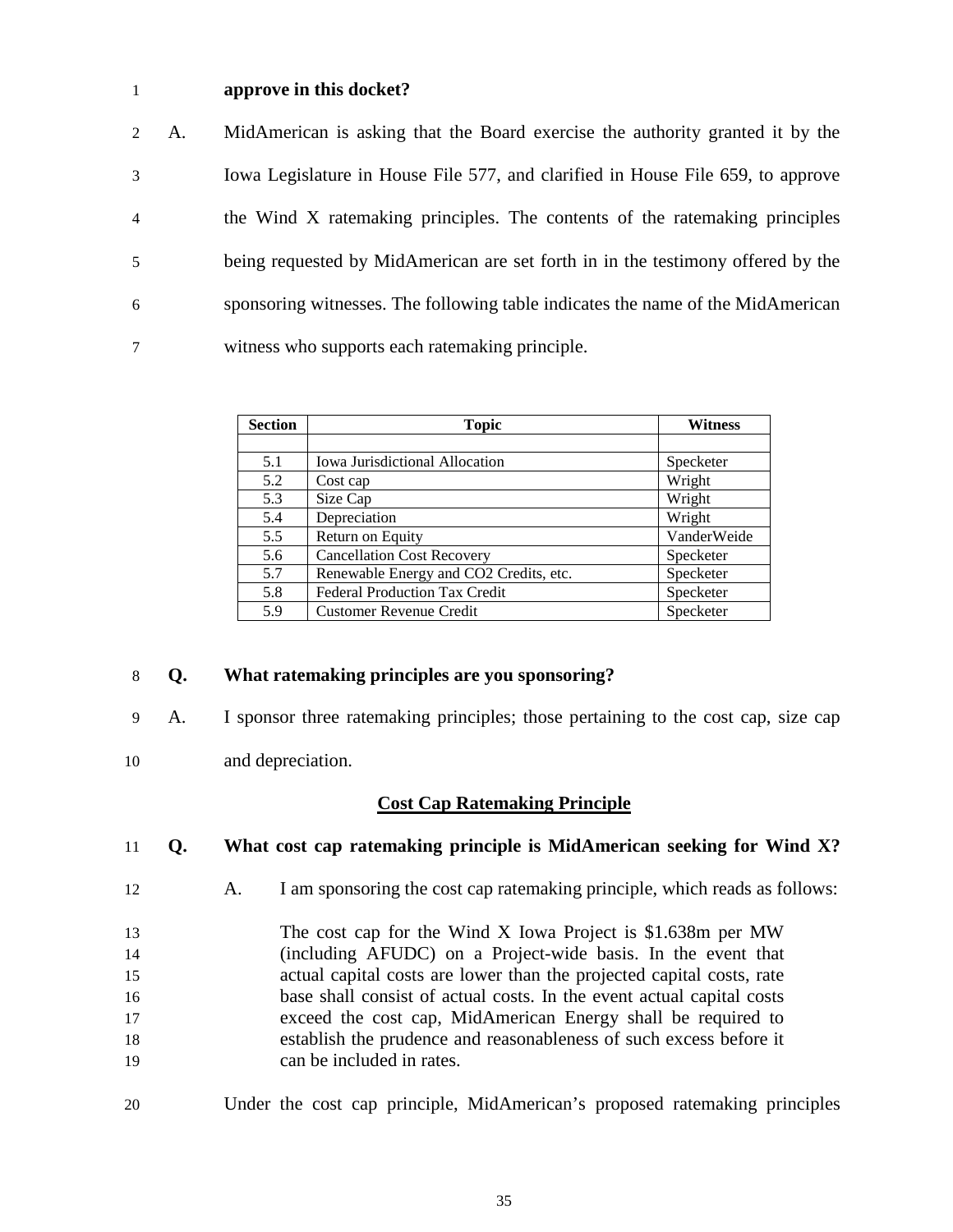1 would apply to all new MidAmerican Wind X generating capacity up to 552 MW 2 (nameplate). The cumulative Project cost cap for Wind X is \$1.638 million per 3 MW (AFUDC included). This cost cap compares favorably to the \$1.825 million 4 per MW (AFUDC included) cost cap the Board approved in the Wind VIII 5 ratemaking principles proceeding, but is higher than the \$1.5 million per MW 6 (AFUDC included) cost cap for Wind IX, primarily related to the higher turbine 7 supply and estimated network upgrade costs for Wind X compared to Wind IX.

### **Q. Why is the proposed cumulative cost cap reasonable?**

9 A. The Project cost cap is reasonable because it is set slightly above the estimated Project costs included in the model, and at a price that provides net customer benefits over the life of the facilities—i.e., that add no net costs to customers based on our projections. MidAmerican witness Specketer addresses these projections in more detail. MidAmerican has little margin for estimating error or unforeseen costs as compared to the final approved cost cap for Wind VIII and requested cost cap for Wind IX. Therefore, MidAmerican believes the cost cap is appropriately set to allow MidAmerican the Project cost flexibility to address potential issues while maintaining the Project schedule and resulting in no net cost to customers over the life of the Project. The cost cap is \$187 per kW, or 10.2%, lower than the cost cap approved for MidAmerican's Wind VIII project, which included sites similar in size and location to the Wind X project.

**Q. Please continue.** 

 A. The Project cost cap for Wind X has been set at a level that will allow MidAmerican to earn at a minimum the cost of capital over the life of the assets while providing incremental renewable energy at no net cost to customers. The details supporting the economics of Wind X are discussed further by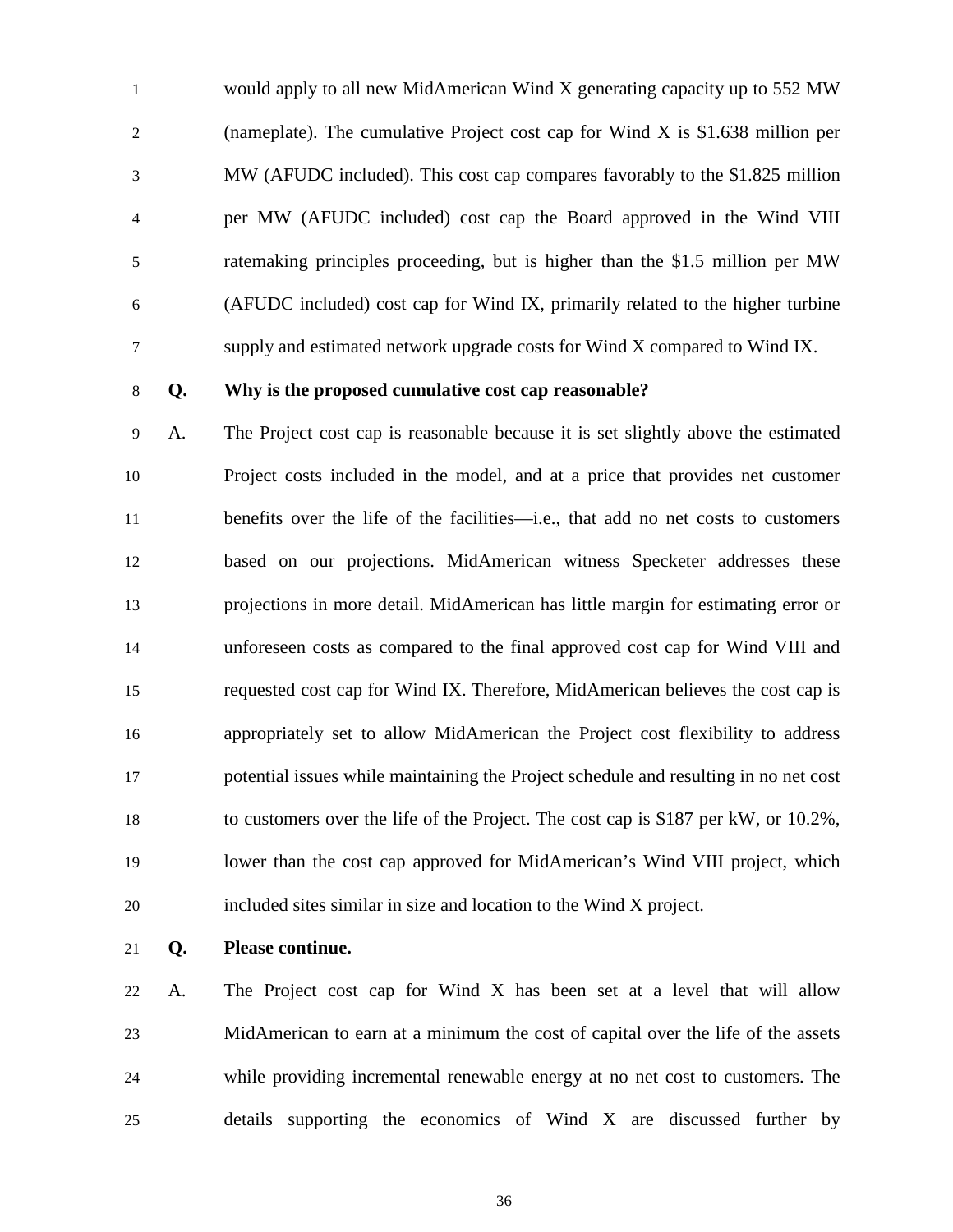| $\mathbf{1}$                  |                           | MidAmerican witness Specketer. Other factors such as transmission constraints,                                     |  |  |
|-------------------------------|---------------------------|--------------------------------------------------------------------------------------------------------------------|--|--|
| 2                             |                           | detailed final site design, contract negotiations, operational reliability, and final                              |  |  |
| 3                             |                           | project economics will ultimately determine the total cost of new wind generation                                  |  |  |
| $\overline{4}$                |                           | built under these principles. It should be noted, however, that estimated costs to                                 |  |  |
| 5                             |                           | complete Wind X, based on existing contracts and market conditions related to                                      |  |  |
| 6                             |                           | contracts still being pursued, and remaining development and interconnection                                       |  |  |
| $\tau$                        |                           | costs, are anticipated to be under the Project cost cap, albeit marginally.                                        |  |  |
|                               | <b>Size Cap Principle</b> |                                                                                                                    |  |  |
| 8                             | Q.                        | What size cap ratemaking principle is MidAmerican seeking for Wind X?                                              |  |  |
| 9                             | A.                        | I am sponsoring MidAmerican's size cap ratemaking principle, which reads as                                        |  |  |
| 10                            |                           | follows:                                                                                                           |  |  |
| 11<br>12                      |                           | The ratemaking principles shall be applicable to all new<br>MidAmerican wind capacity up to 552 MW for both sites. |  |  |
| 13                            | Q.                        | Why is the proposed size cap reasonable?                                                                           |  |  |
| 14                            | А.                        | The 552 MW was selected as the maximum potential size for Wind X based upon                                        |  |  |
| 15                            |                           | a detailed review of available project sites in Iowa that are in the best position to                              |  |  |
| 16                            |                           | be qualified for the PTC and that can be reasonably constructed before                                             |  |  |
| 17                            |                           | January 1, 2017.                                                                                                   |  |  |
| <b>Depreciation Principle</b> |                           |                                                                                                                    |  |  |
| 18                            | Q.                        | What information are you sponsoring in the Ratemaking Principles                                                   |  |  |
| 19                            |                           | Application regarding depreciation for Wind X?                                                                     |  |  |
| 20                            | A.                        | I am sponsoring MidAmerican's depreciation ratemaking principle, which reads                                       |  |  |
| 21                            |                           | as follows:                                                                                                        |  |  |
|                               |                           |                                                                                                                    |  |  |

 The depreciation life of the Wind X Iowa Project for ratemaking purposes shall be 30 years. MidAmerican shall be able to revise the depreciable life in the event an independent depreciation expert provides support for a different useful life.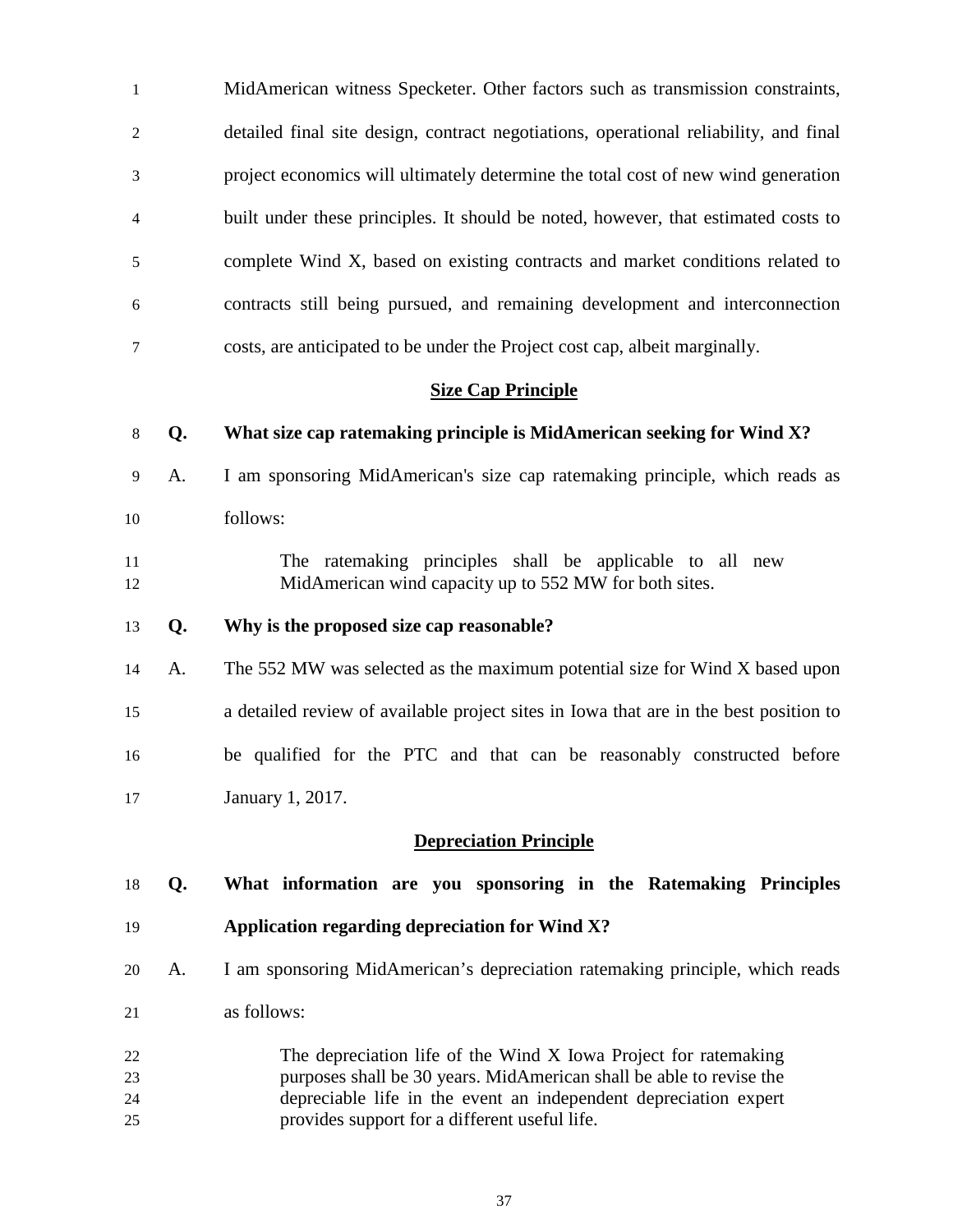1 The depreciation ratemaking principle I sponsor allows MidAmerican 30 years to 2 depreciate Wind X assets. MidAmerican will reconsider the depreciable life of 3 wind assets for future projects in the event evidence shows such reconsideration is 4 needed. Technology continues to change in the wind turbine industry, and it is 5 conceivable the normal design life of the turbines will change. Again, if that 6 occurs, MidAmerican will undertake an appropriate analysis. The 30-year 7 depreciation period is consistent with the period approved by the Board for the 8 Wind VIII and Wind IX projects. MidAmerican moved to 30 years based upon 9 historical performance of wind turbines in service longer than 30 years across the 10 nation and statements from major suppliers. Technology continues to improve in 11 the wind turbine industry, and it is reasonable to conclude that if older wind 12 turbines with less robust designs are still operating after 30 years, newer turbines 13 should be expected to last at least as long. In Wright Exhibit \_\_ (ALW-1), 14 Schedules 1 and 2, I have provided the statements given to MidAmerican, by two 15 wind turbine manufacturers, in support of the 30-year period for depreciation.

#### **SITING CERTIFICATE**

### 16 **Q. Did MidAmerican obtain a siting certificate for Wind X?**

 A. No. MidAmerican does not believe a siting certificate for Wind X is required, just as no siting certificate was required for the prior Wind Power Projects. All the relevant facts, and the law involved, with respect to Wind X, are indistinguishable from those on which the declaratory order in Docket No. DRU-03-3 was based. Like the previous wind projects, Wind X will be built in accordance with a design that results in no single collector or gathering line connected to 25 MW or more of nameplate generating capacity. Therefore, MidAmerican believes it is reasonable to rely upon the declaratory ruling issued in the earlier docket,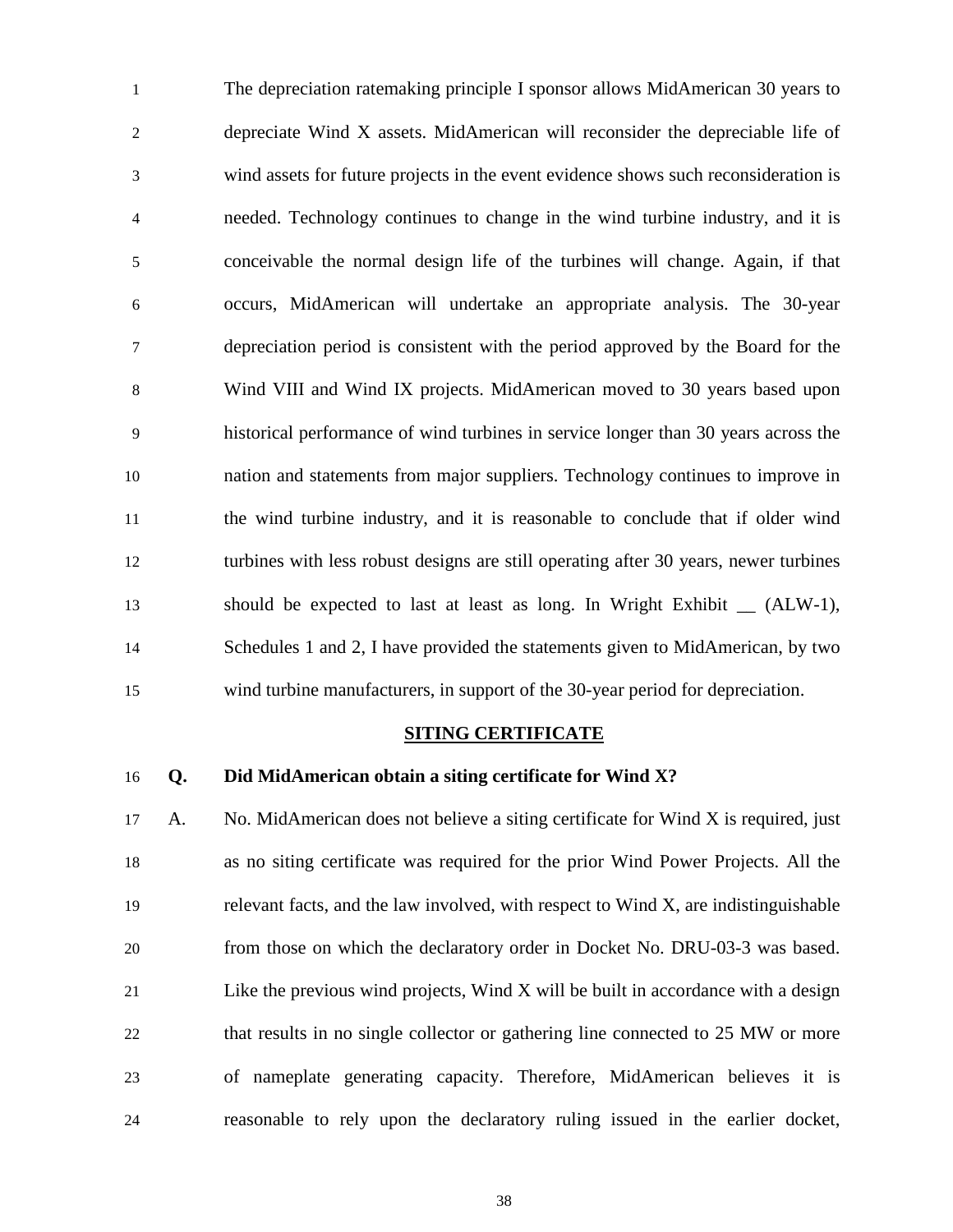1 pertaining to the initial 310.5 MW wind project (Docket No. DRU-03-3), with 2 respect to Wind X.

### **SUMMARY TESTIMONY**

### 3 **Q. How would you summarize your testimony?**

- 4 A. I believe MidAmerican has positioned itself to deliver customer benefits by 5 installing new wind development assets that qualify for the PTC and that are 6 expected to be delivered within Project estimates and before January 1, 2017. 7 There are no unique risks associated with Wind X compared to the prior Wind 8 Power Projects. MidAmerican has extensive experience delivering and operating 9 economical wind projects that have yielded meaningful customer benefits – Wind 10 X will be no different.
- 11 **Q. Does this conclude your pre-filed direct testimony?**
- 12 A. Yes, it does.